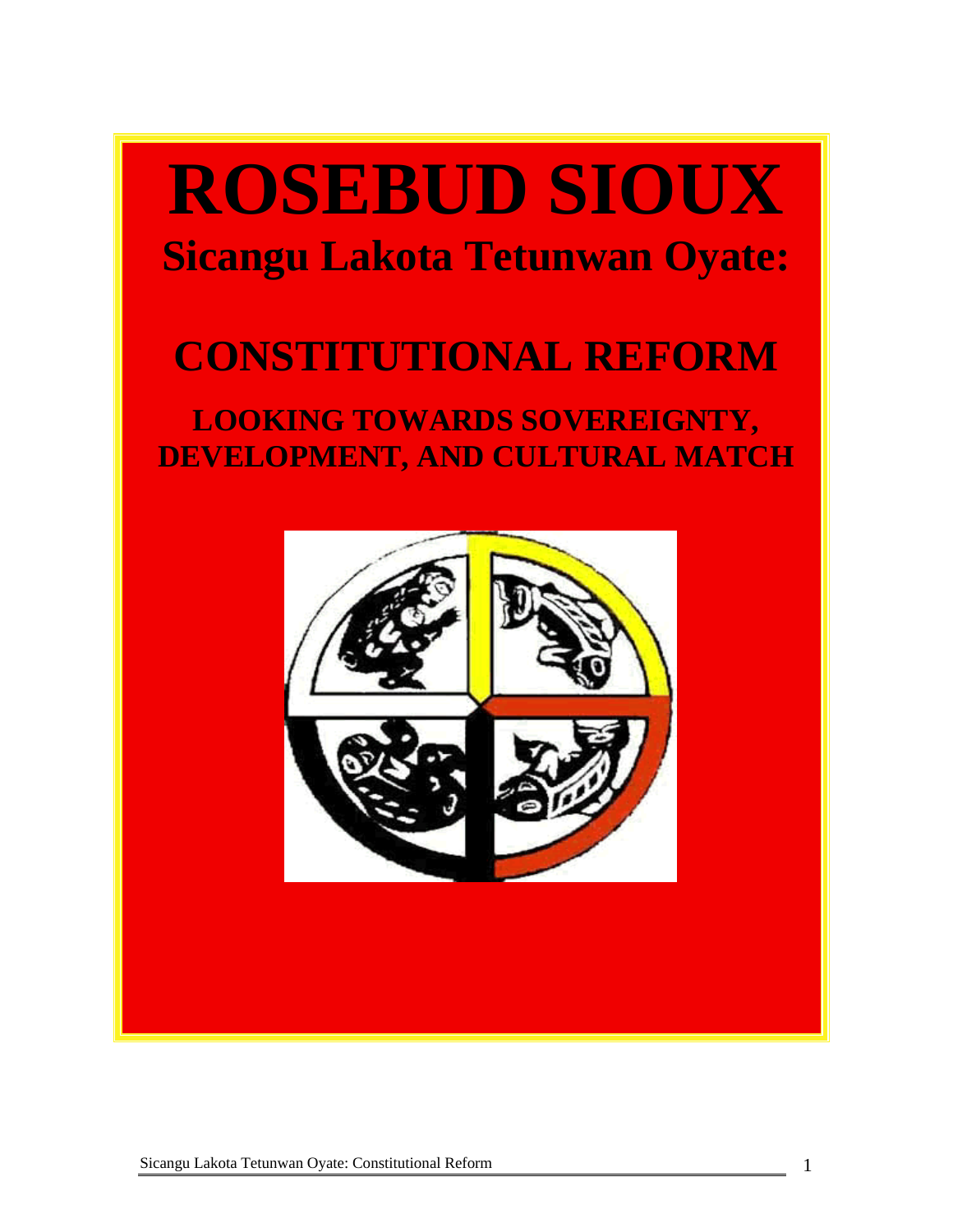### **Presented to:**

**The Rosebud Sioux Tribal Council and Citizens** 

### **Prepared by:**

**Natalie Palugyai**  Candidate for Master in Public Policy, 2004 John F. Kennedy School of Government, Harvard University

### **Andrew Rabens**

Candidate for Bachelor of Arts Degree, 2005 Government Department Harvard College, Harvard University

### **Supervisor:**

**Professor Joseph Kalt**



**© 2004** Harvard University Native American Program

**The views expressed in this report are those of the author(s) and do not necessarily reflect those of the Harvard University Native American Program or Harvard University. For further information and reproduction permission, contact the Harvard University Native American Program at (617) 495-9918 or www.gse.harvard.edu/~nap.**

Sicangu Lakota Tetunwan Oyate: Constitutional Reform 2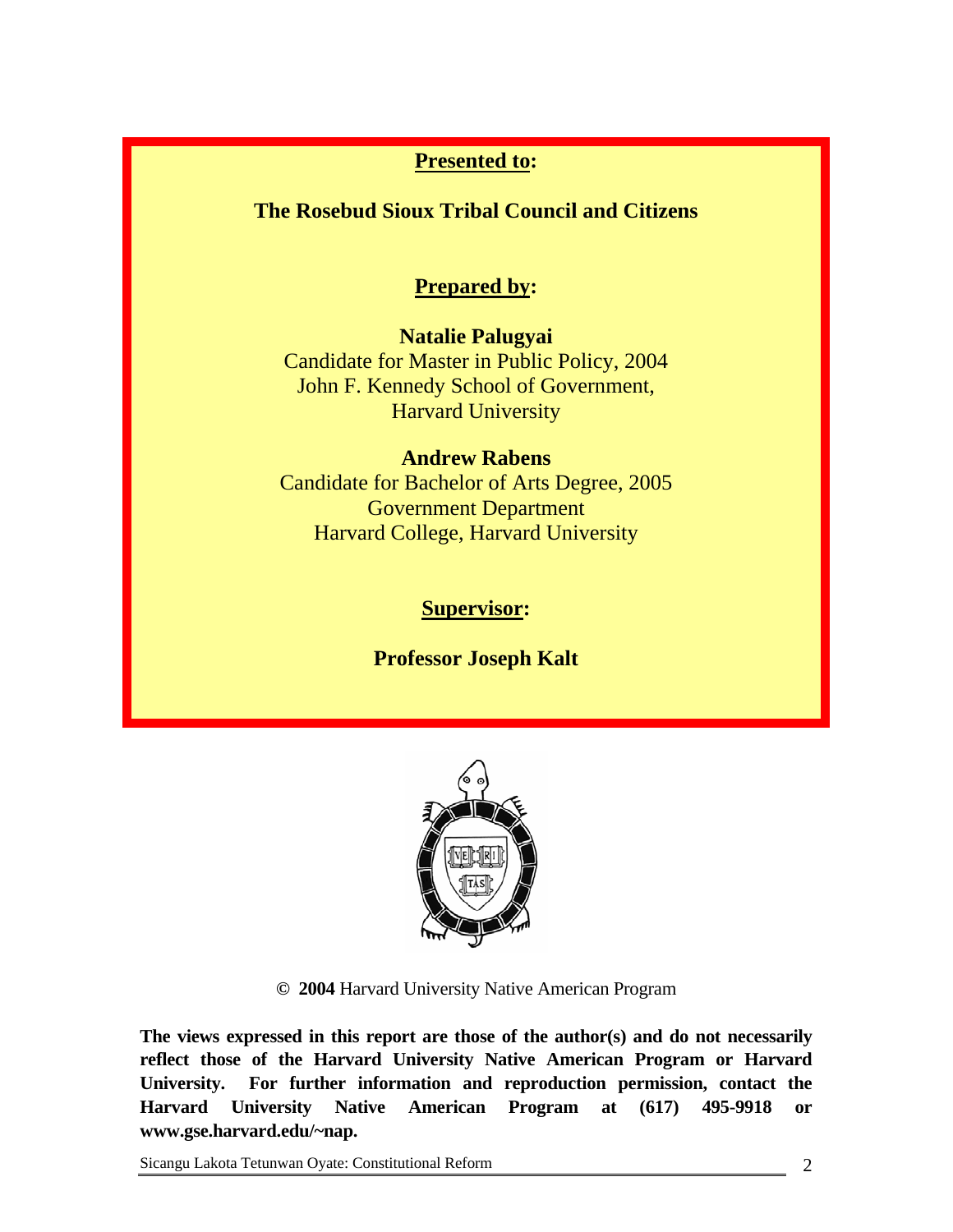### **TABLE OF CONTENTS**

| <b>EXECUTIVE SUMMARY</b> |  |
|--------------------------|--|
|                          |  |
|                          |  |

### **PART I- PROCESS CONCERNS**

| <b>CONSTITUTIONAL TASK FORCE</b> |  |
|----------------------------------|--|
|                                  |  |
| COMMUNICATING INFORMATION        |  |

### **PART II- SUBSTANCE CONCERNS**

| INDEPENDENT DISPUTE RESOLUTION |  |
|--------------------------------|--|
| REMOVAL OF U.S. DEPARTMENT OF  |  |

### **FINAL THOUGHTS** 28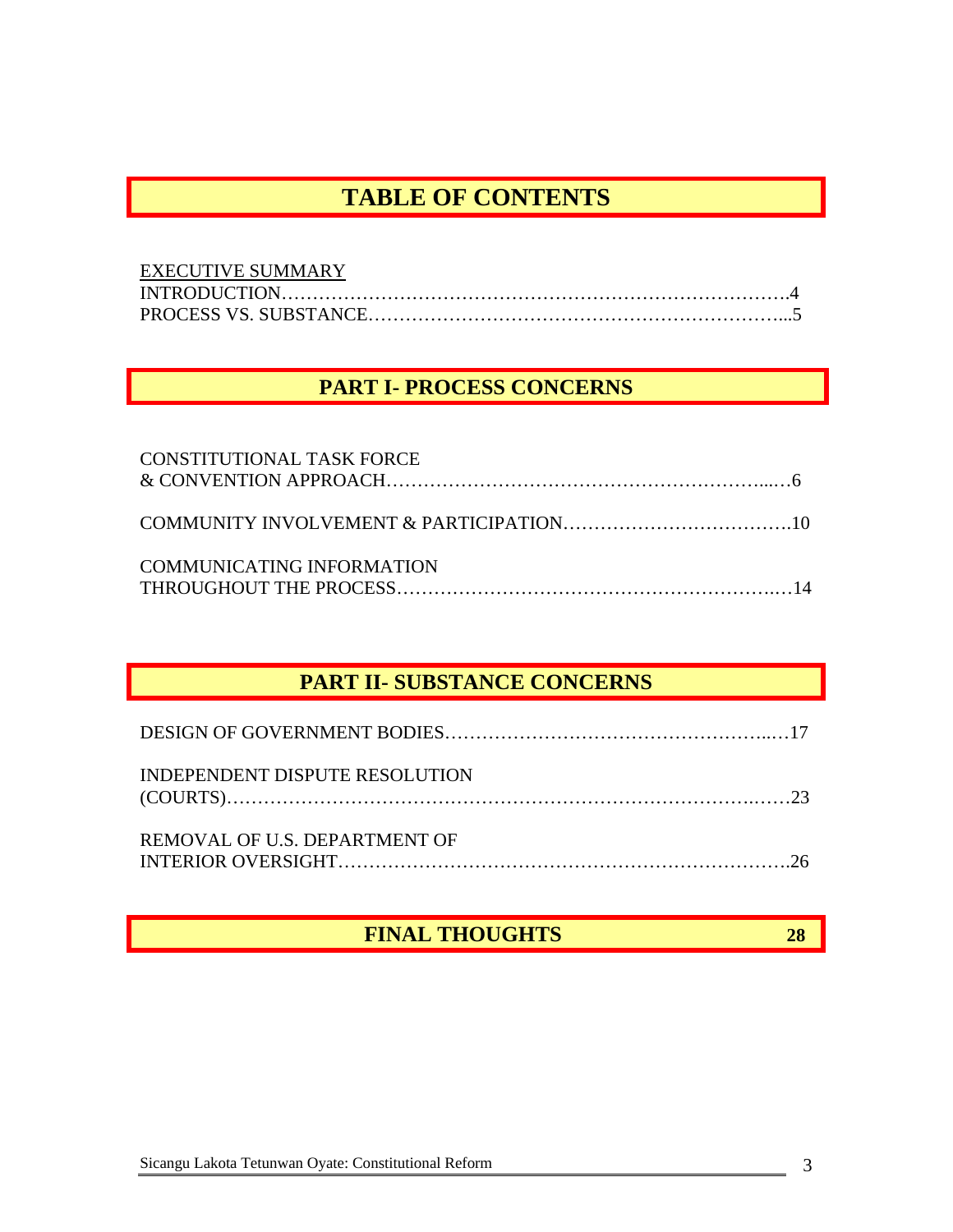### **EXECUTIVE SUMMARY**

### **INTRODUCTION**

The work, which is currently being done within the Rosebud Sioux community to amend the current 1935 IRA Constitution is both timely and extremely commendable. Reforming the constitution so that it better fits the present day lives and culture of the Rosebud Sioux community is an ambitious act, currently being tackled by the Rosebud Community at-large and through the hard work of the Constitutional Task Force.

A constitution should serve as the essence of the community, which embodies the spirit, political structure, culture, and way of life in which a society has chosen to live. Potential investors will look at the safeguards in place within the constitution to see how their potential investments will be protected. Foreign peoples will look at the Constitution and develop an image of what the Rosebud Sioux stand for. While a constitution must be legitimate in the eyes of its people, it must also evoke a proud and deep personal sense of connection. There seems to be broad consensus that the current constitution comes up short in these respects. Therefore it is extremely advantageous that the Rosebud Community and the Constitutional Task Force have been working to address some of the current Constitution's shortcomings.

The amending process of the Constitution, which is currently taking place, is a tremendous step in the direction of exerting sovereignty and developing a precious document, which can accurately embody the unique Rosebud culture and establish a culturally practical political structure.

**At some later date, more constitutional reform including a brand new constitution may be deemed in the best interest of the Rosebud Sioux Community in order to redefine itself domestically and internationally. We hope to provide you with some advice on how to get the process going and on what issues must be addressed in order to attract investment and to better tailor the systems of government to culturally match the unique Rosebud way of life. Given our lack of understanding about the Lakota way of life and culture, this report will not make prescriptions on what would be in the best interest of the Rosebud community. If and when the community chooses to re-write the Constitution from scratch and redefine its political structure and system of governance, this report will provide possible options which can be debated and considered by the Rosebud community.**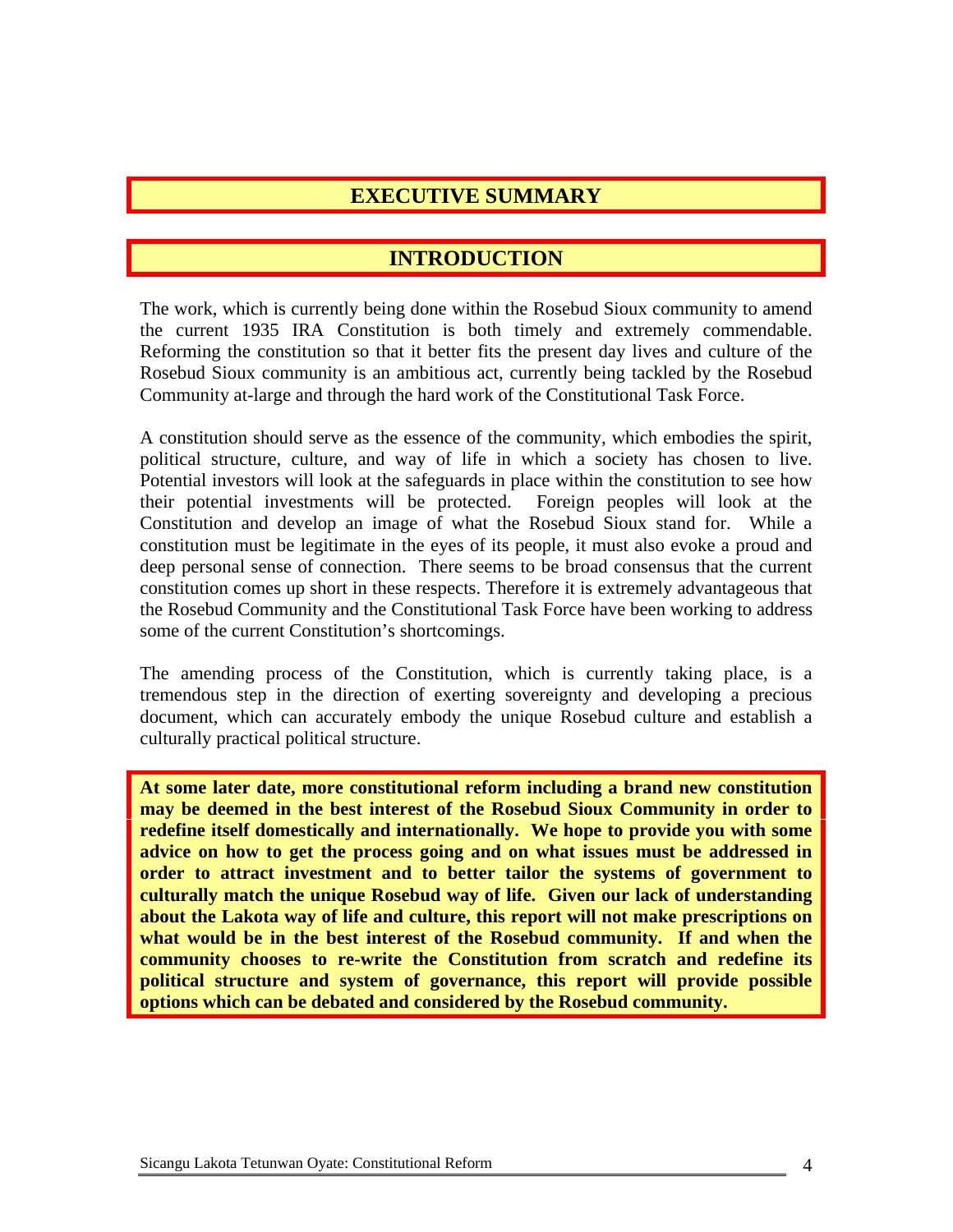### **EXECUTIVE SUMMARY**

#### **THE DIFFERENCE BETWEEN PROCESS AND SUBSTANCE**

Re-writing a constitution involves two parts: Process & Substance.

By process, we refer to what actions the tribe will take in order to jump start the actual rewriting of the constitution. In general, the greatest concern under process is the assurance that the methods used by the tribe in order to re-write its constitution are legitimate in the eyes of its citizens. This report will provide options and examples of what others have done under three process areas of concern.

|           | <b>Creating a constitutional task force and convention:</b>      |
|-----------|------------------------------------------------------------------|
|           | * Giant Convention Approach                                      |
|           | * Representative Constitutional Convention                       |
|           | * Tiyospaye Representative System                                |
|           |                                                                  |
| $\bullet$ | Involving and invoking the participation of a nation's citizens: |
|           | * Local town hall meetings                                       |
|           | * Large town hall meetings                                       |
|           | * Add-on: combine social events with town meetings               |
|           |                                                                  |
| $\bullet$ | Disseminating convention information to the people :             |
|           | * Closed-door vs. open-door constitutional conventions           |
|           | * Use of Rosebud Tribe radio                                     |
|           | * Use of local tribal newspapers                                 |

By substance, we refer to the content the tribe will include in its constitution. Deciding what issues will be placed in a constitution is just as important as the process used to rewrite the constitution. Failure to include specific issues can lead any country to political ruin and hinder economic development. This report will provide options and examples of what path other countries as well as tribes have taken under three substance areas of concern.

| <b>Designing the government bodies:</b>                         |
|-----------------------------------------------------------------|
| * Current centralized system                                    |
| * Parliamentary system                                          |
| * Separated Presidential system                                 |
| Designing an independent dispute resolution/court system:       |
| * Pyramid system                                                |
| * Flat system                                                   |
| <b>Removing U.S. Department of Interior oversight of tribal</b> |
| constitutions:                                                  |
| * Precedence                                                    |
|                                                                 |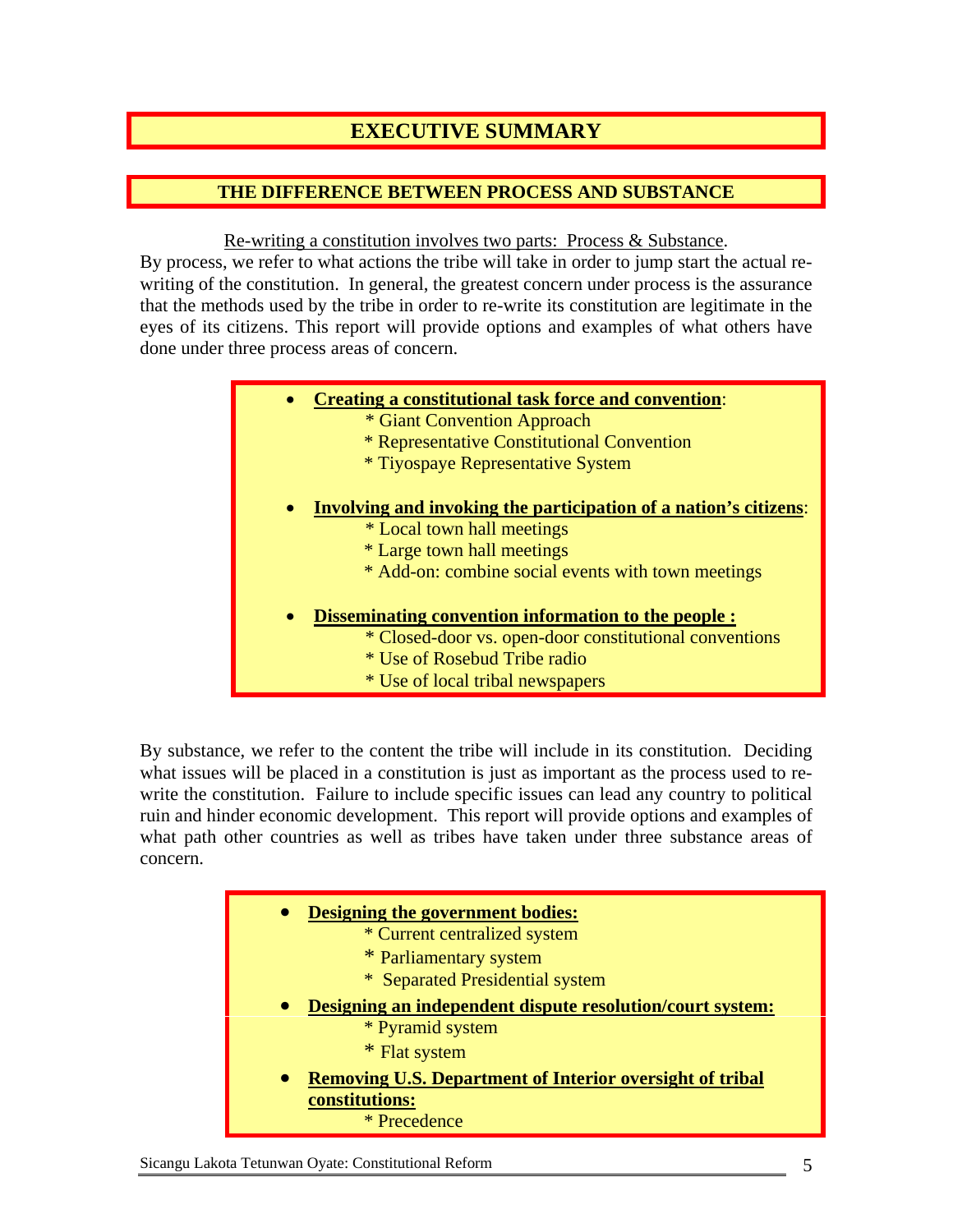### **PART I- PROCESS CONCERNS**

#### **CONSTITUTIONAL TASK FORCE & CONVENTION APPROACH**

### **How is the Constitutional Task Force Created and What Kind of Convention Approach Should be Used?**

**An effective Constitutional Reform Committee and Convention Structure is one of the most important aspects of the Constitutional Reform Process. The committee and conventional system chosen must be representative, effective, and legitimate in the eyes of the people.** 

#### **Option I: Giant Convention Approach with Honest Broker Task Force:**

This system basically represents what is currently in place in Rosebud.

- The Task Force is made up of a select group of non-tribal council members of the community who initially supervise the giant conventions and ultimately cipher through the numerous amendments or structural ideas and come up with a new Constitution.
- The Task force is appointed by members of the Tribal Council or legislative branch to run the initial conventions and then to judge the ideas and amendments brought forth at the conventions.
- The initial conventions are open to the public and provide an arena for community members to present their ideas and act as delegates.
- The Task Force plays the role as honest broker and remains completely impartial during the process. They do not serve as primary authors of the Constitutional text and are not even allowed to submit ideas themselves. They impartially gather and judge the structural ideas and visions submitted by the public at large and then determine which ones can adequately be applied to the constitution.
- The finished Constitution is eventually put up for a public vote and must gain a majority.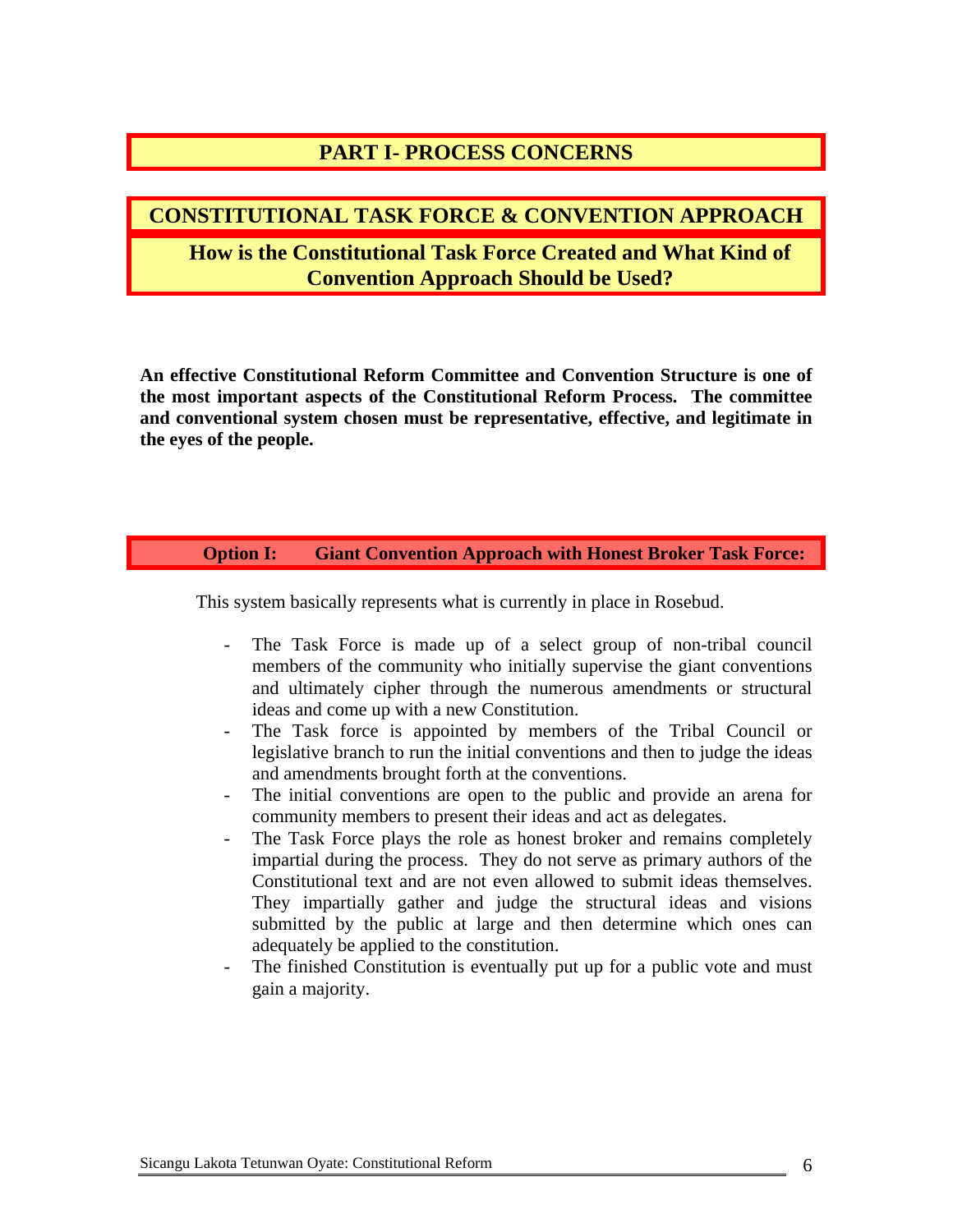#### **Option II: Representative Constitutional Convention- American Convention**

- Task force is made up of delegates who represent their specific state or district and convene to amend or re-write the Constitution in a closed-door setting.
- The representatives are either directly elected by the people or appointed by the local government to serve as delegates for the Constitutional Convention.
- The Delegates work continuously behind closed doors until they have come up with a revised or brand new Constitution which has a likely chance of being legitimate in the eyes of the people.
- The delegates take an active role in the formulation and construction process of the Constitution and act as the primary authors of the text. They can gather initial input from their state and district populations but do not consult them once the Convention begins.
- The Constitution must ultimately be taken back, discussed, and ratified by the state or district government.

In 1786: Commissioners who were convening at the Virginia Legislature endorsed a motion for a "grand convention" to take place for the following year in which all states would meet in Philadelphia to discuss how to improve the current Articles of Confederation. The Articles of Confederation according to George Washington and other statesmen did not embody the essence of the American character. 70 delegates from the 13 different states were appointed or elected to represent their state at the Convention. 55 delegates from 12 states (not Rhode Island) ended up convening at the Constitutional Convention in Philadelphia to amend the Articles of Confederation, which resulted in the writing of the new U.S. Constitution. The Convention met in secret non-public deliberations for 4 straight months and eventually wrote a comprehensive constitutional document. The delegates then brought the finished Constitution back to their individual states to be debated and ratified within the state government apparatus.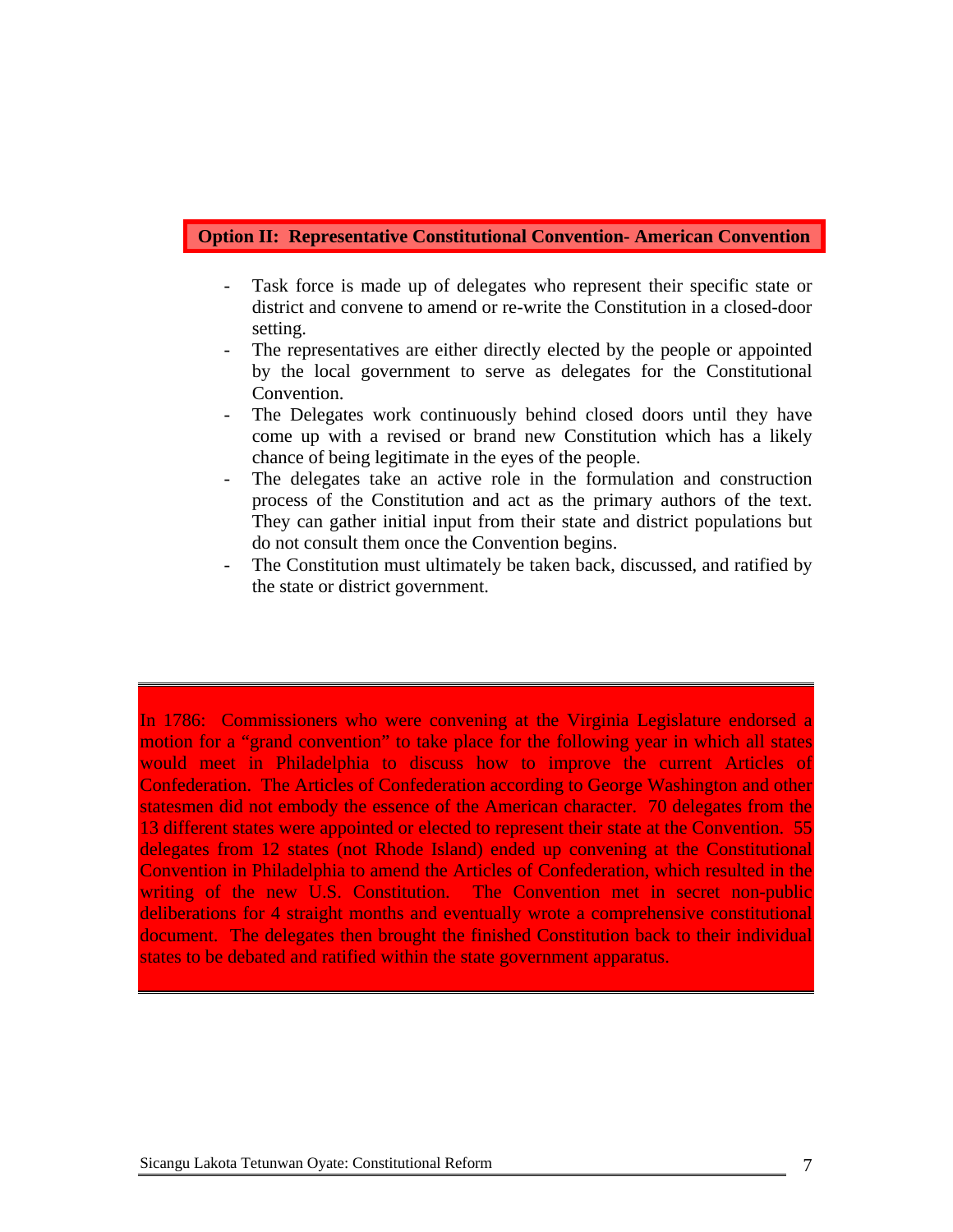#### **Option III: Tiyospaye Representative System: Family System:**

This would be a similar scenario to the basic representative system however the focus is on the more traditional reliance of Tiyospayes (families) as opposed to districts or states. Representative would be chosen from the different tiyospayes and would then convene at a convention behind closed doors for an extended period of time. Once the Constitutional document was completed, then it would be taken back to the tiyospaye for ratification.

- The Task force is made up of delegates who represent their specific tiyospayes and convene to amend or re-write the Constitution in a closeddoor setting.
- The representatives are either elected by their tiyospaye or appointed by the family elders to serve as representative delegates at the Constitutional Convention.
- The Delegates work continuously behind closed doors until they have come up with a revised or brand new Constitution which has a likely chance of being legitimate in the eyes of the people.
- The delegates take an active role in the formulation and construction process of the Constitution and act as the primary authors of the text. They can gather initial input from their tiyospayes but do not consult them once the Convention begins.
- The Constitution must ultimately be taken back, discussed, and ratified by the different tiyospayes.

#### **Add-On: Mini Conventions at local levels prior to Representational Convention**

The elected or appointed Representatives for the large Constitutional Convention would convene local conventions or town hall meetings within their district or Tiyospayes to hear public opinion, which could then be used to shape their ideas and better enable them to represent their district, state, or Tiyospaye at the Constitutional Convention

In 1999, the Cherokee Nation of Oklahoma formed a seven member Cherokee Nation Constitution Convention Commission to lead its reform process. Importantly, the Commission successfully obtained enabling legislation from the Council vesting it with sole authority to manage the reform process. The legislation also allowed the Commission to place proposed reforms directly on a referendum ballot – bypassing the need for Council approval and a potential veto of controversial proposals.<sup>1</sup>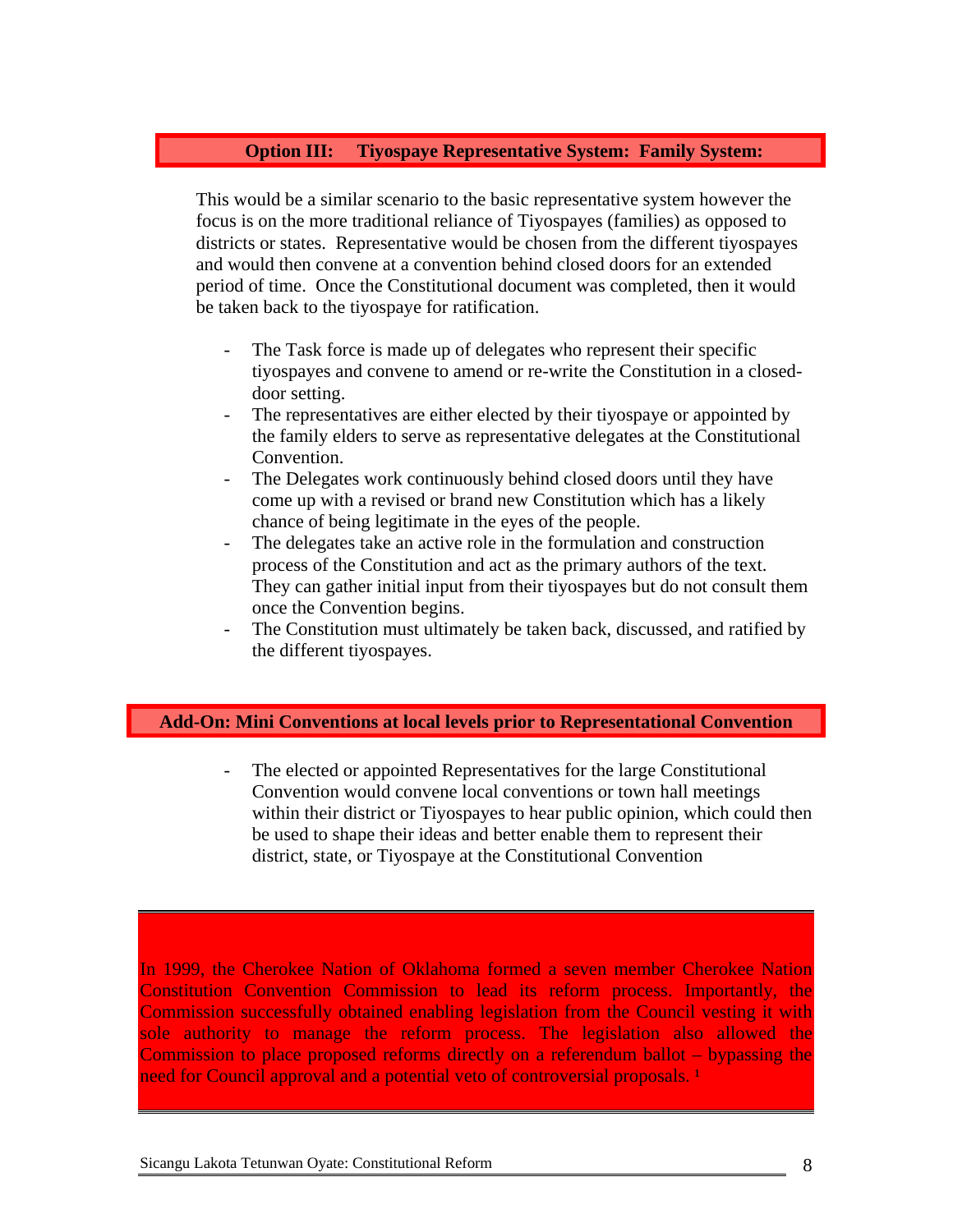### **QUESTION BOX FOR CONSTITUTIONAL TASK FORCE & CONVENTION APPROACH**

| <b>OUESTIONS</b>                                                                                                                                                      | <b>Giant</b><br><b>Convention</b><br><b>Approach with</b><br><b>Honest Broker</b><br><b>Task Force</b>              | <b>Representative</b><br><b>Constitutional</b><br><b>Convention:</b><br><b>American</b><br><b>Convention</b>                                              | <u>Tiyospaye</u><br><b>Representative</b><br><b>Convention: Family</b><br><b>System</b>                                                                                    |
|-----------------------------------------------------------------------------------------------------------------------------------------------------------------------|---------------------------------------------------------------------------------------------------------------------|-----------------------------------------------------------------------------------------------------------------------------------------------------------|----------------------------------------------------------------------------------------------------------------------------------------------------------------------------|
| Who makes up the task<br>force?                                                                                                                                       | Non-tribal council<br>members of the<br>community                                                                   | <b>Delegates who</b><br>represent their specific<br>state or district                                                                                     | <b>Delegates who represent</b><br>their specific tiyospayes                                                                                                                |
| <b>How are the</b><br>representatives on the<br>task force chosen?                                                                                                    | <b>Appointed by</b><br>members of the<br><b>Tribal Council or</b><br>legislative branch                             | Directly elected by the<br>people or appointed by<br>the local government                                                                                 | Elected by their tiyospaye<br>or appointed by the family<br>elders                                                                                                         |
| <b>What are the specific</b><br>roles, powers, and duties<br>of the task force<br>representatives?                                                                    | <b>Collect changes</b><br>from the people,<br>organize changes<br>efficiently and<br>give back to<br>people to vote | Collect ideas from the<br>people, then write the<br>constitution without<br>additional outside<br>influence. Then give<br>back to the people to<br>ratify | <b>Collect ideas from</b><br>tiospayes, then write the<br>constitution with or without<br>additional outside influence.<br>Then give back to the<br>families for approval. |
| Do they craft language<br>of the new Constitution<br>or stay unbiased and act<br>as honest brokers,<br>relaying ideas from the<br>smaller groups to the<br>committee? | Unbiased, do not<br>craft the language<br>of constitution                                                           | Close-doors, opinionate<br>and craft language of<br>final constitution                                                                                    | <b>Closed or Open-doors,</b><br>opinionate, debate and craft<br>language of final<br>constitution                                                                          |

### **Consideration Matrix**

|                            | <b>Giant Convention</b> | <b>Representative</b><br><b>System</b> | <b>Tiyospaye System</b> |
|----------------------------|-------------------------|----------------------------------------|-------------------------|
| Representation             |                         |                                        |                         |
| Independence               |                         |                                        |                         |
| <b>Powers of Delegates</b> |                         |                                        |                         |

Sicangu Lakota Tetunwan Oyate: Constitutional Reform 9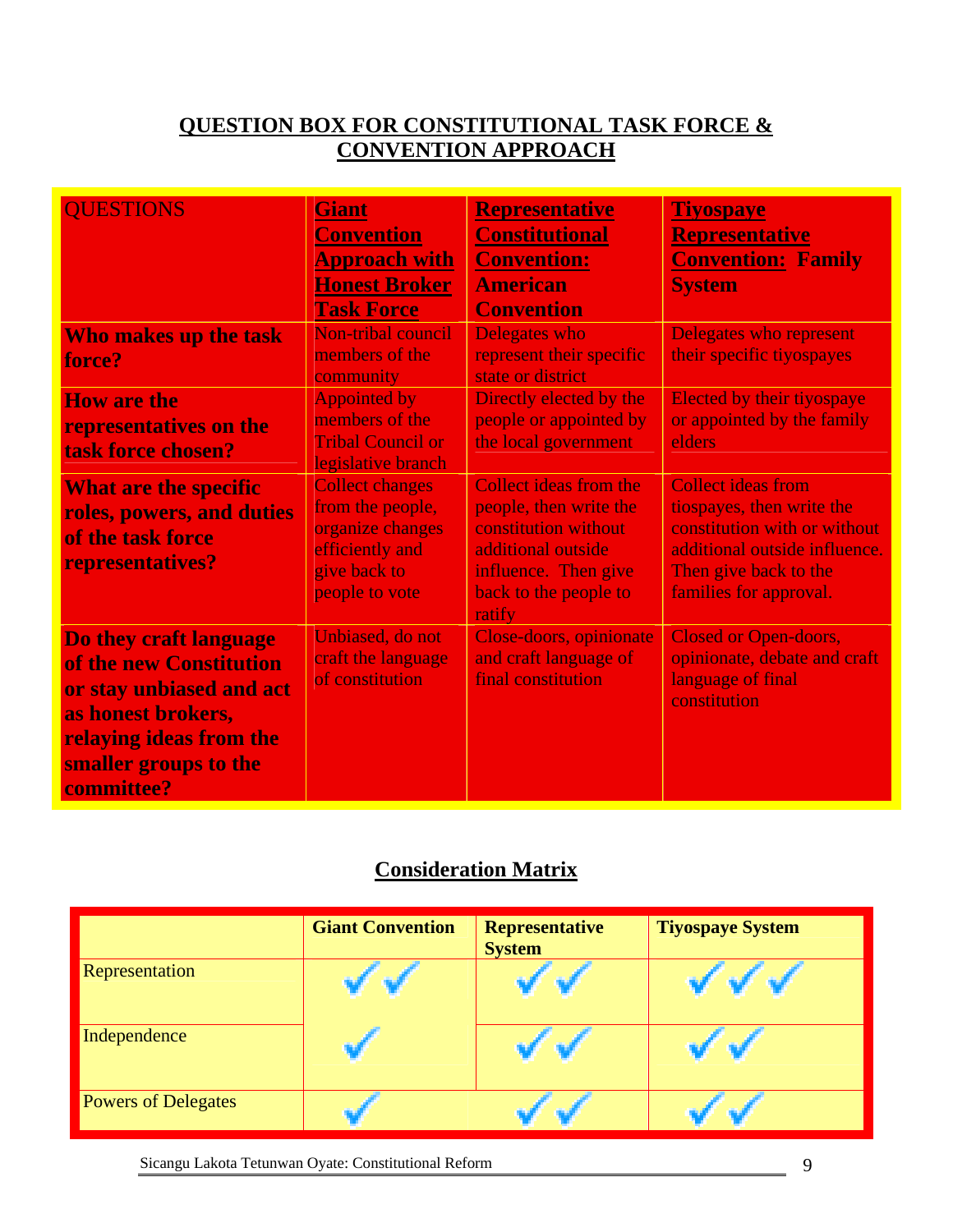### **PART I- PROCESS CONCERNS**

#### **COMMUNITY INVOLVEMENT & PARTICIPATION**

**"***If we could get the same fanaticism that we have for sports and somehow be able to transfer that to having an interest in our government, we'd have the best government in the world."* 

-- Member, Northern Cheyenne Tribe

*"[We need to] try to lure people into it [the reform process] because a lot of people feel like what they say won't make a difference. And they're just going to give up on it. But there comes a time when something impacts them and they'll speak up. So, even though people aren't going to come [to community meetings], we have to find a way to get to them."* 

*--* Member, Hualapai Nation Tribal Council ¹

**If the Community is not able to feel a sense of ownership of the Constitution and feel that their personal views are well represented in the Constitutional text, then it will be extremely difficult for the Constitution to be legitimate in their eyes. Extraordinary measures must be taken in order to ensure that the community has the opportunity to participate in the Constitutional process and feel a sense of ownership of the text.**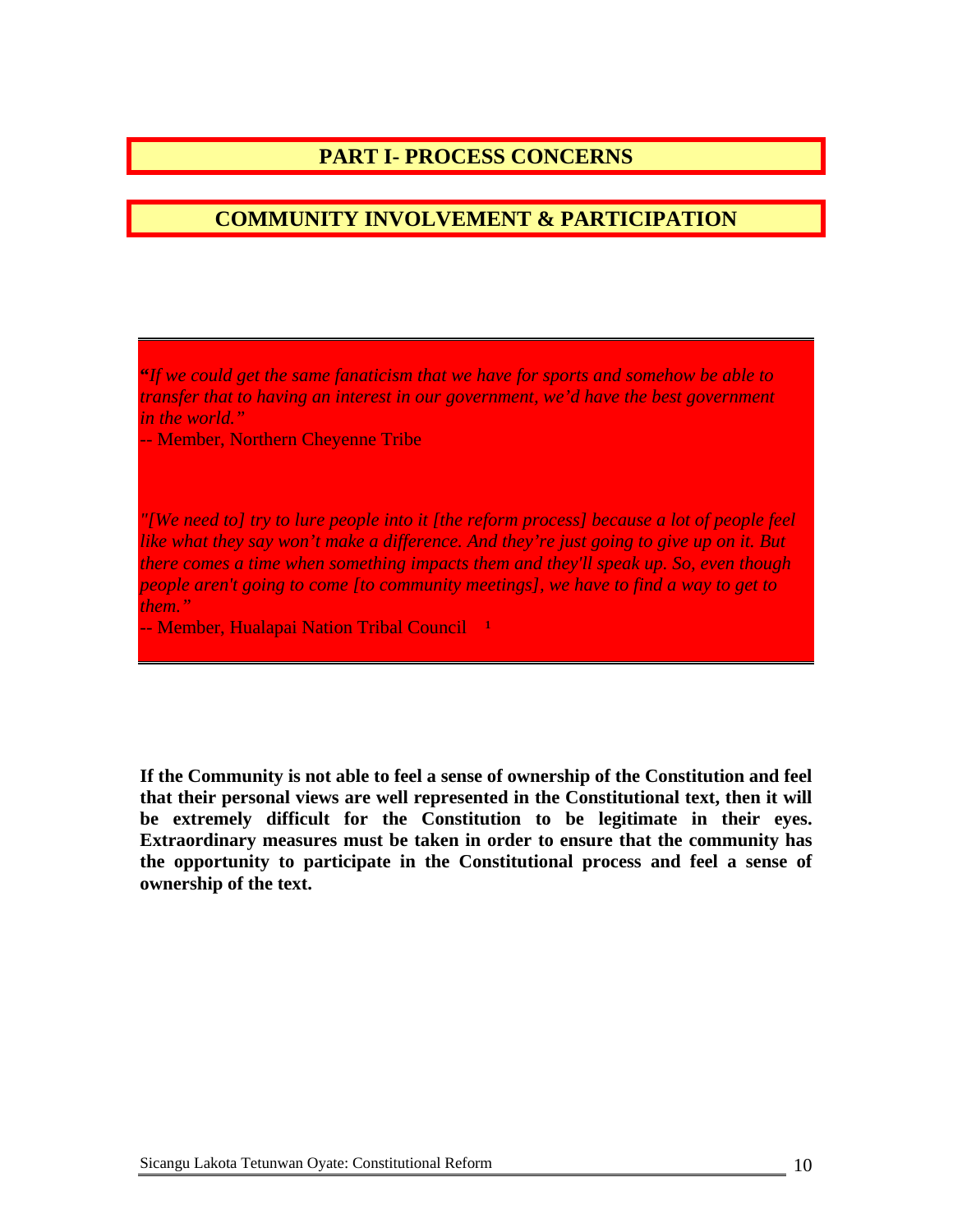#### **Current Problem of Legalese:**

One of the inherent problems with the current Rosebud Constitutional Convention is the requirement for the submission of amendments to be written in proper technical legal language. The ability to write thoughts and ideas in precise Constitutional legalese is an extremely difficult task which experienced lawyers often struggle with. It is nearly impossible for the common person to be able to express their thoughts in proper legalese. Some members of the community may therefore feel disenfranchised and unable to partake in the Constitutional Reform process. On this account, they may not view the finished document as legitimate in their eyes. It is imperative that the ideas of the public be submitted and discussed in their raw form and turned into constitutional legalese at some later point in time.



#### **Possible Solutions to Legalese Problem:**

#### **Task Force Members and Representative Delegates:**

The members of the Constitutional Task Force or representative delegates to the convention could help members of the community transform their raw ideas into constitutional legalese.

#### **Community Legal Scholars:**

The basic public ideas and discussion can be recorded and written down at the town meetings and then later transformed into Constitutional legalese by the legal scholars within the community.

#### **Traveling Legal Team**:

A legal team could be formed whose primary job would be to travel to the different town meetings, large or small, and transform the main ideas into Constitutional legalese.

One member of Northern Cheyenne's constitutional reform committee took the lead for explaining proposed reforms at community meetings in the Cheyenne language. Working closely with the committee's tribal lawyer, he and others were able to ensure that citizens' comments made their way into the language of draft proposals. \*\*\*\*\*\*

To explain the Navajo Nation's Local Governance Act in 1998, then-President Albert Hale visited the nation's citizens on horseback, explaining to individual families in the Navajo language how the proposed reforms would impact their day-to-day lives.<sup>1</sup>

Sicangu Lakota Tetunwan Oyate: Constitutional Reform 11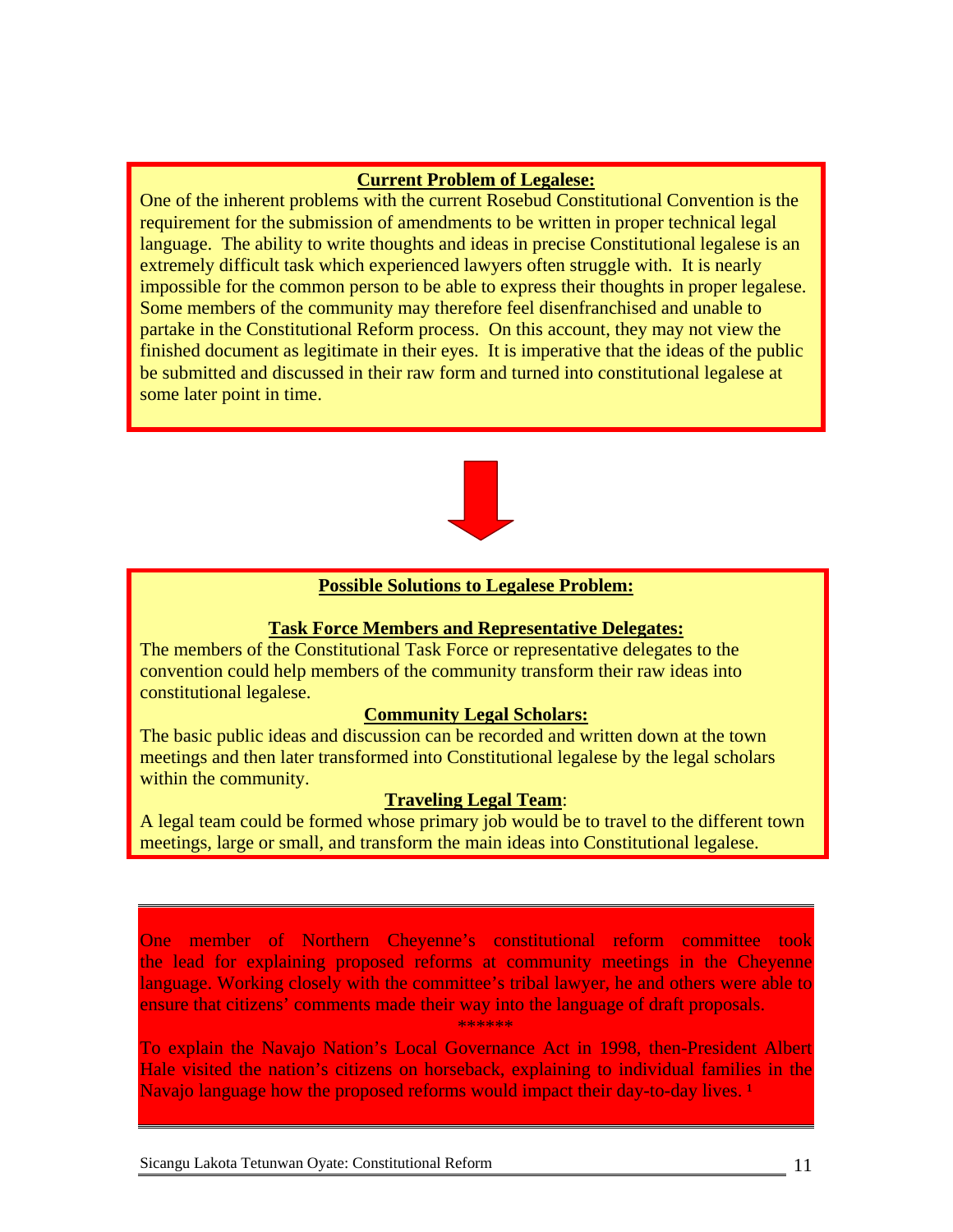#### **Option I: Local Town Hall Meetings**

- Local Town hall meetings within the local districts or Tiyospayes can serve as great arenas to get public opinion from the local population. Ideas can be proposed and discussed in a comfortable casual atmosphere.
- The town hall meetings would be accessible to all members of the local communities and led by the local political leaders or elders.
- The public information and ideas could be collected by a scribe and could at some later point be turned into legalize
- The ideas brought forth in the town hall meetings could then be submitted by the public or by the representative delegates to the Constitutional Convention.
- This system would help establish legitimacy for the Constitution because the ideas directly from the people would be incorporated in the document.

#### **Option II: Large Town Hall Meetings**

- Large town hall meetings would be held in a large gymnasium or recreational room and would provide a venue for the community at large to come together and discuss issues and make suggestions openly.
- The large town hall meetings would be open to all members of the community and would be run by the tribal political leaders or Constitutional task force or committee.
- The public discussion and ideas suggested could be collected by a scribe and could at some later point be turned into legalese.
- The ideas brought forth in the town hall meetings could then be further debated and discussed at the Constitutional Convention or by the Constitutional Task Force.
- This system would help establish legitimacy for the Constitution because the ideas directly from the people would be incorporated in the document text.

#### **Add-On: Combining Social Events with Town Meetings**

- Community participation at town hall meetings tends to be very low and can difficult to increase. Some members of the community may not be interested in sharing their ideas concerning a new Constitution or even getting involved in the process. However, everybody loves a good social event or a fun night out and the town hall meetings could be used for such an occasion. Both the local or large-scale town hall meetings could be combined with social events. The town hall meeting could be immediately followed by dinner, dancing, and music for the community to enjoy. This would not only attract many more people to the meetings but would also strengthen the cohesiveness and unity of the overall community and would transform the irksome town hall meetings into highly anticipated events.

Sicangu Lakota Tetunwan Oyate: Constitutional Reform 12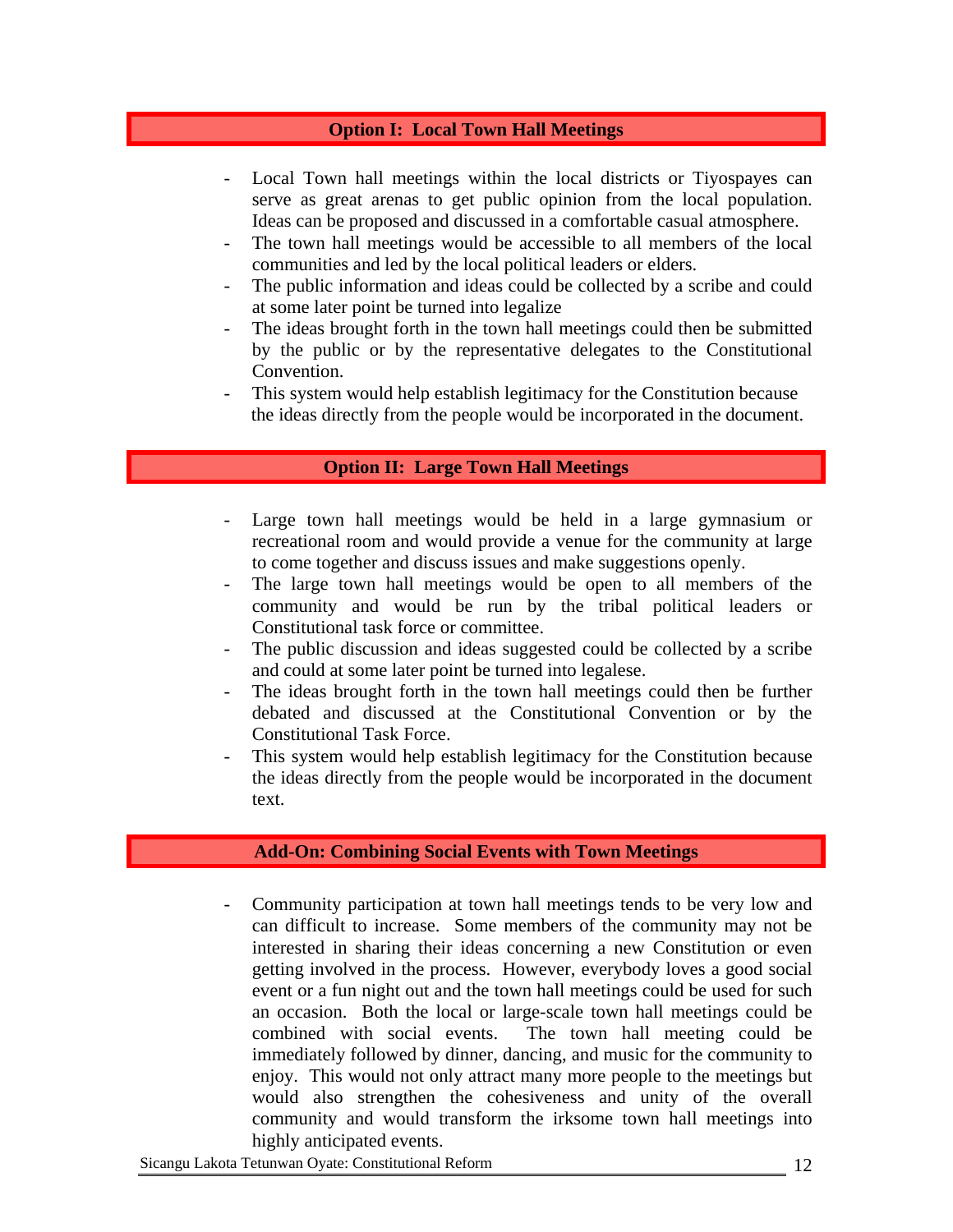### **QUESTION BOX FOR COMMUNUTY INVOLVEMENT & PARTICIPATION**

| <b>QUESTIONS</b>                                                                          | <b>Local Town Hall</b><br><b>Meeting</b>                                                                                                 | <b>Large Town Hall Meeting</b>                                                                                                    |
|-------------------------------------------------------------------------------------------|------------------------------------------------------------------------------------------------------------------------------------------|-----------------------------------------------------------------------------------------------------------------------------------|
| <b>How do you get the</b><br><b>Community to become</b><br>involved in the Constitutional | <b>Attach social event</b><br>(family event or town)<br>event) to meeting                                                                | <b>Attach larger social event to</b><br>meeting (tribal event)                                                                    |
| <b>Process?</b>                                                                           |                                                                                                                                          |                                                                                                                                   |
| Is the system accessible to the<br>people?                                                | Yes, and because it is<br>local, even more<br>accessible                                                                                 | <b>Yes, but transportation problems</b><br>may exist                                                                              |
| <b>How should public</b><br>information be collected?                                     | In smaller meetings, the<br>tiospaye can nominate<br>who will collect all the<br>comments. May also<br>chose to use local<br>university. | With large groups, have to control<br>speaking times and order.<br>Information about what is said can<br>be collected by scribes. |
| <b>Does the system allow for</b><br>legitimacy in the eyes of the<br>people?              | Yes, given history and<br>persistence of tiospaye<br>traditions                                                                          | Perhaps not as much as local<br>meetings                                                                                          |

### **Consideration Matrix: Pro's and Con's of Big Town Meeting vs. Small Town Meeting**

|                         | <b>Local Town Hall Meeting</b> | <b>Large Town Hall Meeting</b>   |  |
|-------------------------|--------------------------------|----------------------------------|--|
| <b>Attendance Level</b> |                                |                                  |  |
| <b>Comfort Level</b>    |                                | Where comfort level is<br>lowest |  |
| <b>Number of Ideas</b>  |                                |                                  |  |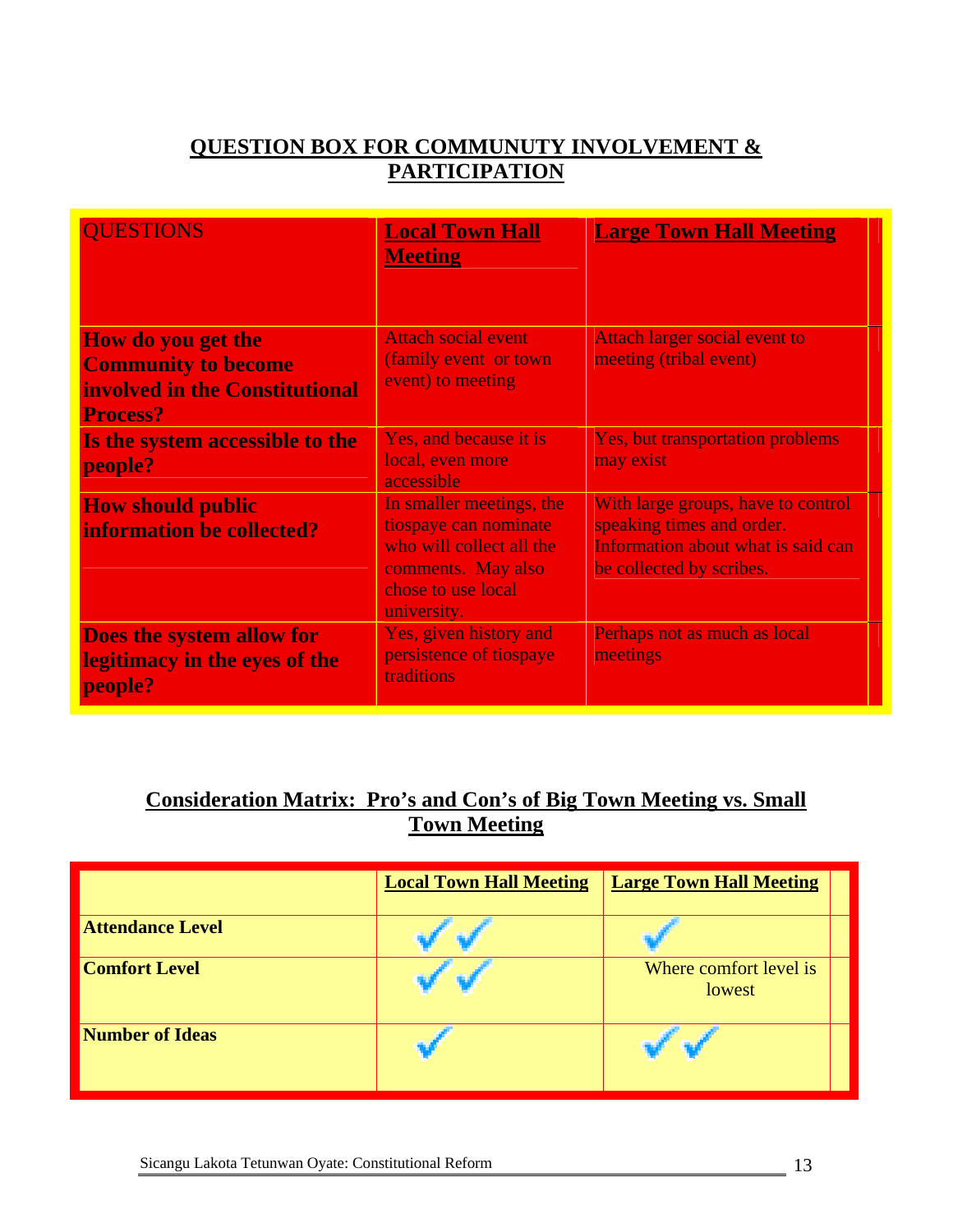### **PART I- PROCESS CONCERNS**

### **COMMUNICATION OF INFORMATION THROUGHOUT THE RE-WRITING PROCESS**

**In order for the people to feel as if they are a part of the Constitutional reform process, they have to be constantly updated on the current happenings and decisions within the Convention. This can be a difficult task and the community must be strategic in using its plentiful resources to disseminate information.** 

#### **Closed vs. Open-Door Constitutional Convention**

The US Constitutional Convention was done completely behind closed doors for a lengthy period of 4 months. No information was publicized until the end of the Convention in an effort to enable the delegates to get deep into the issues and not have to be burdened with explaining every minute step to their publics. Once the document was completed however, then great resources were expended to widely publicize the document and gain public approval.

An open Constitutional convention allows for information to be transferred freely to the public during the convention process. Debates and hotly contested issues can be publicized as they are being discussed and the public is able to stay updated on the Constitutional reform process.

Whatever style of convention, open-door or closed-door, is deemed to be in the best interest of the Rosebud community, there is still a need to keep the public informed about the process and to immediately publicize the final constitutional document for public approval.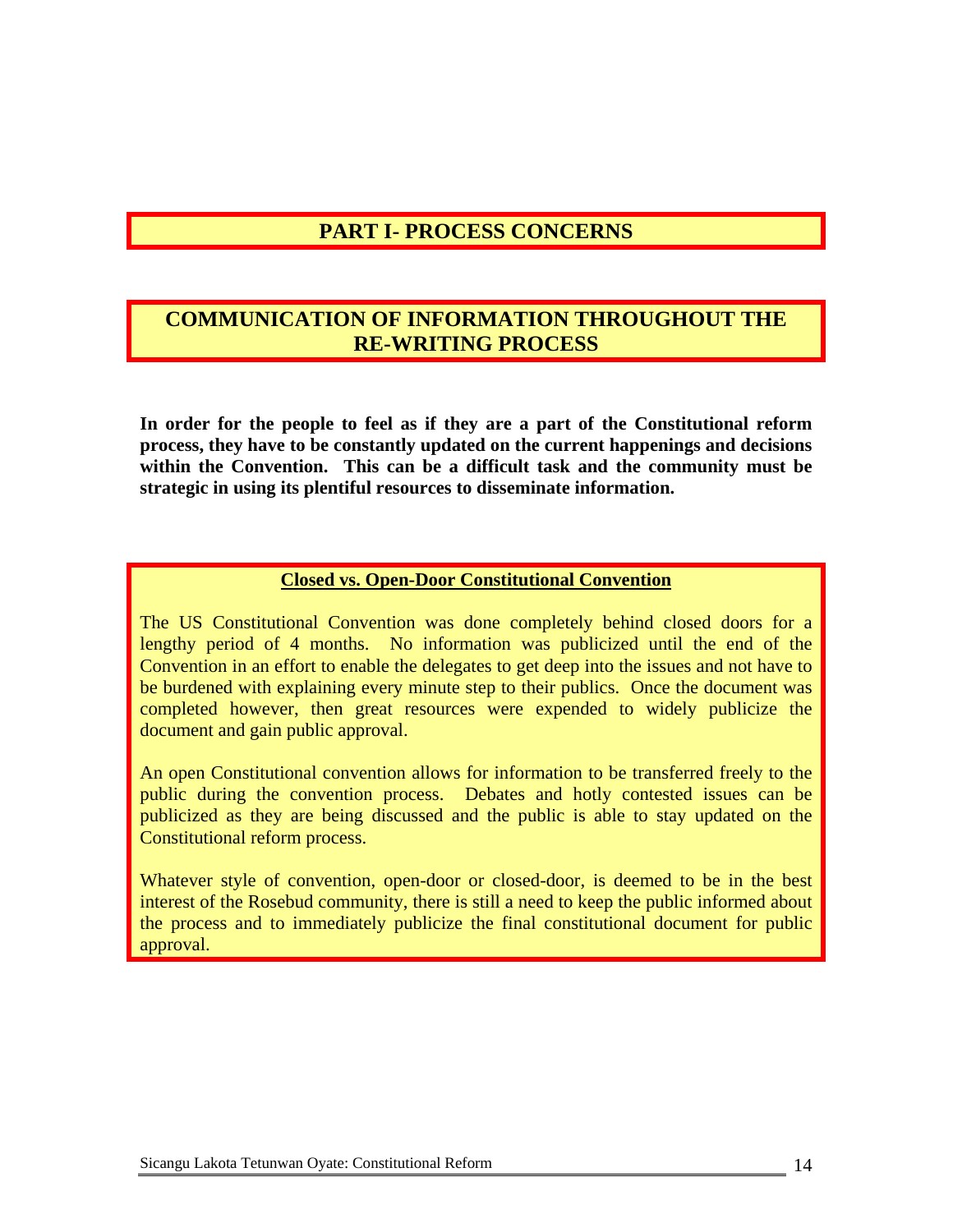#### **Option I: Disseminate Information through Rosebud Radio**

Information about the Constitutional Convention process or Constitutional document can be read over the radio during breaks in the daily music or talk show programs.

#### **Option II: Disseminate Information through Local Newspapers**

- Information can be printed in the widely read local newspapers, which can cover the Constitutional Convention.

#### **Option III: Making the New Constitution Available**

When the final document is written and the new Constitution is complete, copies must be made available to all members of the community. They should be dropped off at peoples' houses, left available for pick-up at the local hangouts and/or published on the Official Rosebud website.

**Add-On:** If the newspaper or radio refuses to cover the news surrounding the Constitutional Convention and publish the Constitutional text in the paper, then the Tribal Government should consider investing in buying ads in the newspaper, which publicize updates of the reform process and publish the final text.

.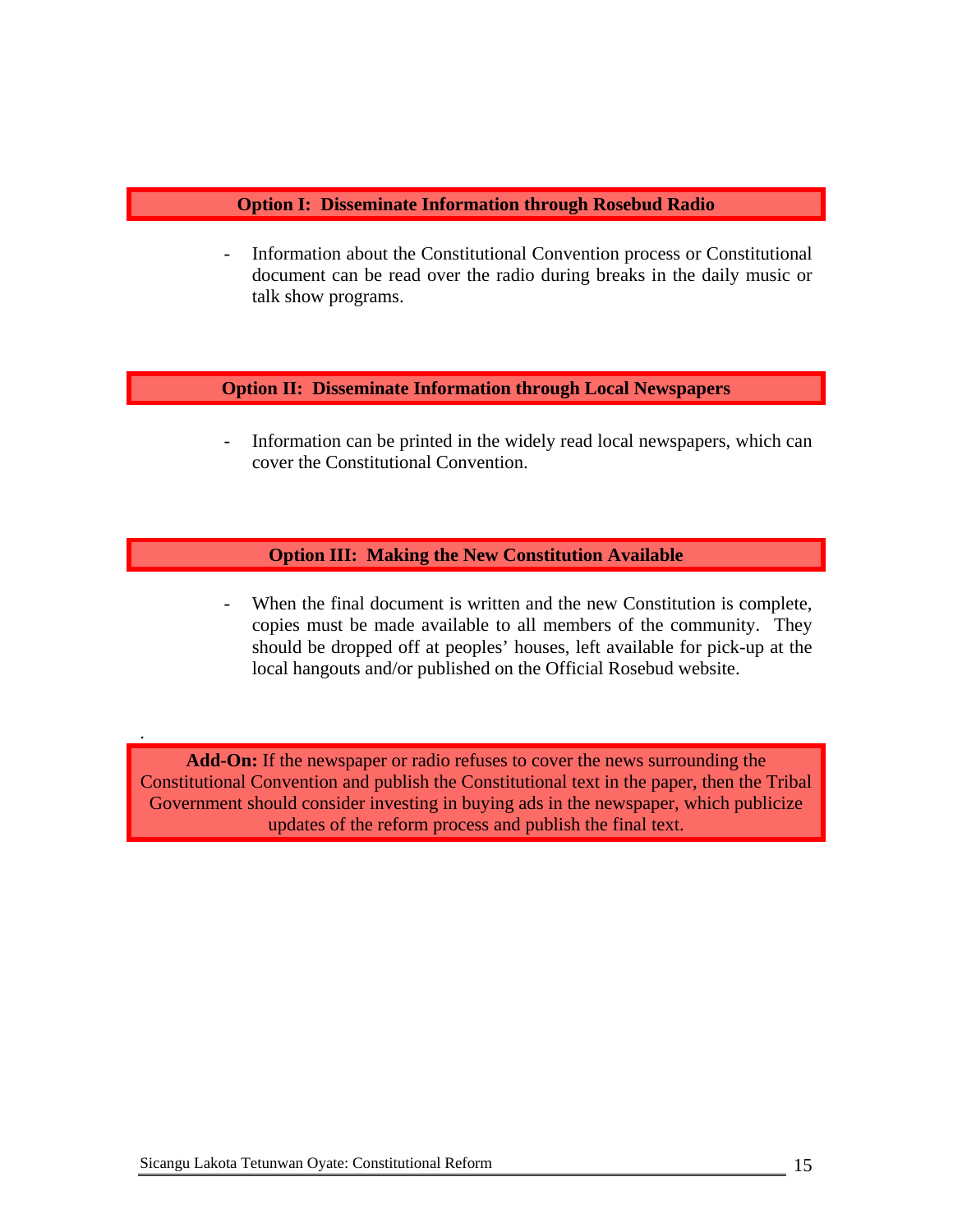### **QUESTION BOX FOR COMMUNICATION OF INFORMATION THROUGHOUT THE RE-WRITING PROCESS**

| <b>QUESTIONS</b>                                                                                           | <b>Radio</b>                                                                                                                                                                        | <b>Newspapers</b>                                                                                                                                                                                         |  |
|------------------------------------------------------------------------------------------------------------|-------------------------------------------------------------------------------------------------------------------------------------------------------------------------------------|-----------------------------------------------------------------------------------------------------------------------------------------------------------------------------------------------------------|--|
| <b>How do people know what is</b><br>going on during the<br><b>Constitutional reform</b><br>process?       | The Rosebud radio is<br>listened to by many<br>citizens. Talk about<br>convention updates during<br>breaks or dedicate a talk-<br>show to "what's going on<br>with the convention"  | Individuals who purchase the<br>newspaper will be able to<br>read about the process.<br><b>Negative to newspapers is</b><br>that many do not buy paper<br>and therefore will not get this<br>information. |  |
| <b>Should information be</b><br>disseminated to the public<br>during the Constitutional<br>reform process? | Depends on whether open-<br>door or closed-door<br>convention is chosen. If<br>open-door is selected then<br>people can call-in and<br>debate or give their<br>opinions on the air. | Depends on whether open-<br>door or closed-door<br>convention is chosen. If<br>open-door selected then<br>people can comment their<br>opinions through articles, op-<br>eds.                              |  |

### **Consideration Matrix: Information Dissemination Techniques**

|                        | <b>Rosebud Radio</b>    | <b>Newspaper</b>                 | <b>Making Constitution Available</b>                         |
|------------------------|-------------------------|----------------------------------|--------------------------------------------------------------|
| <b>Cost</b>            | LOW                     | LOW                              | <b>HIGH</b> (printing)<br>MEDIUM (mix printing/<br>internet) |
| <b>People Affected</b> | LOW to<br><b>MEDIUM</b> | <b>MEDIUM</b>                    | <b>HIGH</b>                                                  |
| <b>Advertising</b>     | LOW                     | Medium<br>(but well<br>worth it) | N/A                                                          |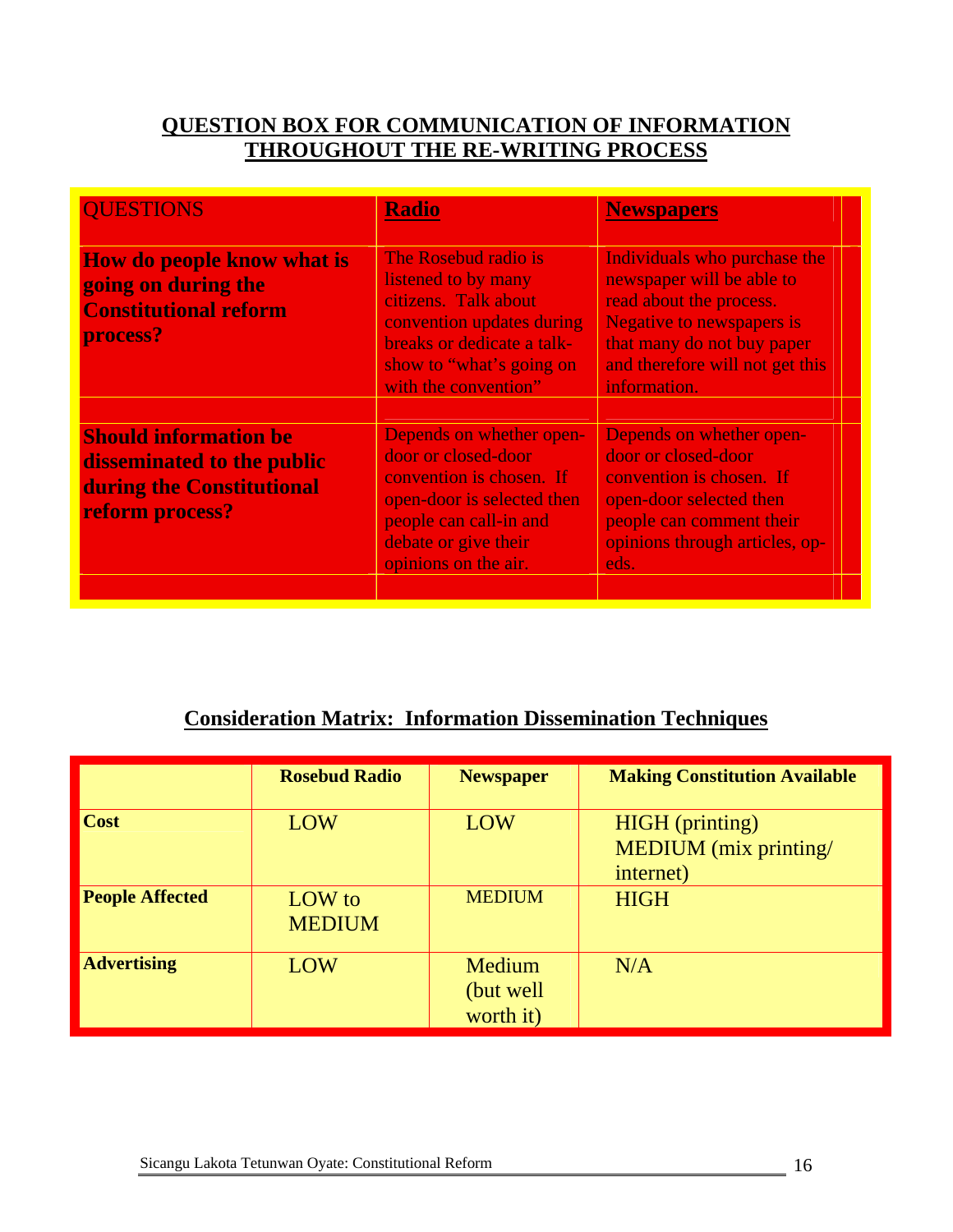### **PART II- SUBSTANCE CONCERNS**

#### **DESIGNING THE GOVERNMENT BODIES**

**"For the many American Indian nations with histories and cultures of decentralized, consensus-oriented, and deliberative methods of decision-making, IRA constitutions' centralization of power in small tribal councils acting by divisive majority votes with few checks or balances has been a difficult transition. In addition to their substantive drawbacks, IRA constitutions have been criticized for the way in which they were imposed "top-down" upon tribal memberships that did not fully understand their contents and purposes. Today, a number of American Indian nations have overcome IRA constitutions' lack of effective mechanisms for separating government power, resolving disputes, and providing avenues for popular participation in government to form strong tribal governments. More often than not, however, these characteristics have posed daunting challenges of tribal governance." (lemont)** 

#### **Example of the Navajo**

Traditionally, political power and decision-making took place at a local level, with bands of ten to forty families comprising political units. In the early 1920s, however, outside oil interests – eager to tap into Navajo's potential energy riches – urged the U.S. Department of Interior to authorize the establishment of a centralized, Navajo tribal council for the purpose of approving oil leases. In 1923, the Department initiated the creation of the Navajo Nation Tribal Council, the first body in Navajo history organized to act on behalf of the entire nation. Officials at the Interior Department drafted the Council's regulations. Although the Council has continued to operate as the Nation's governing body, its governing authority has never been consented to by the Navajo people in a referendum.<sup>1</sup>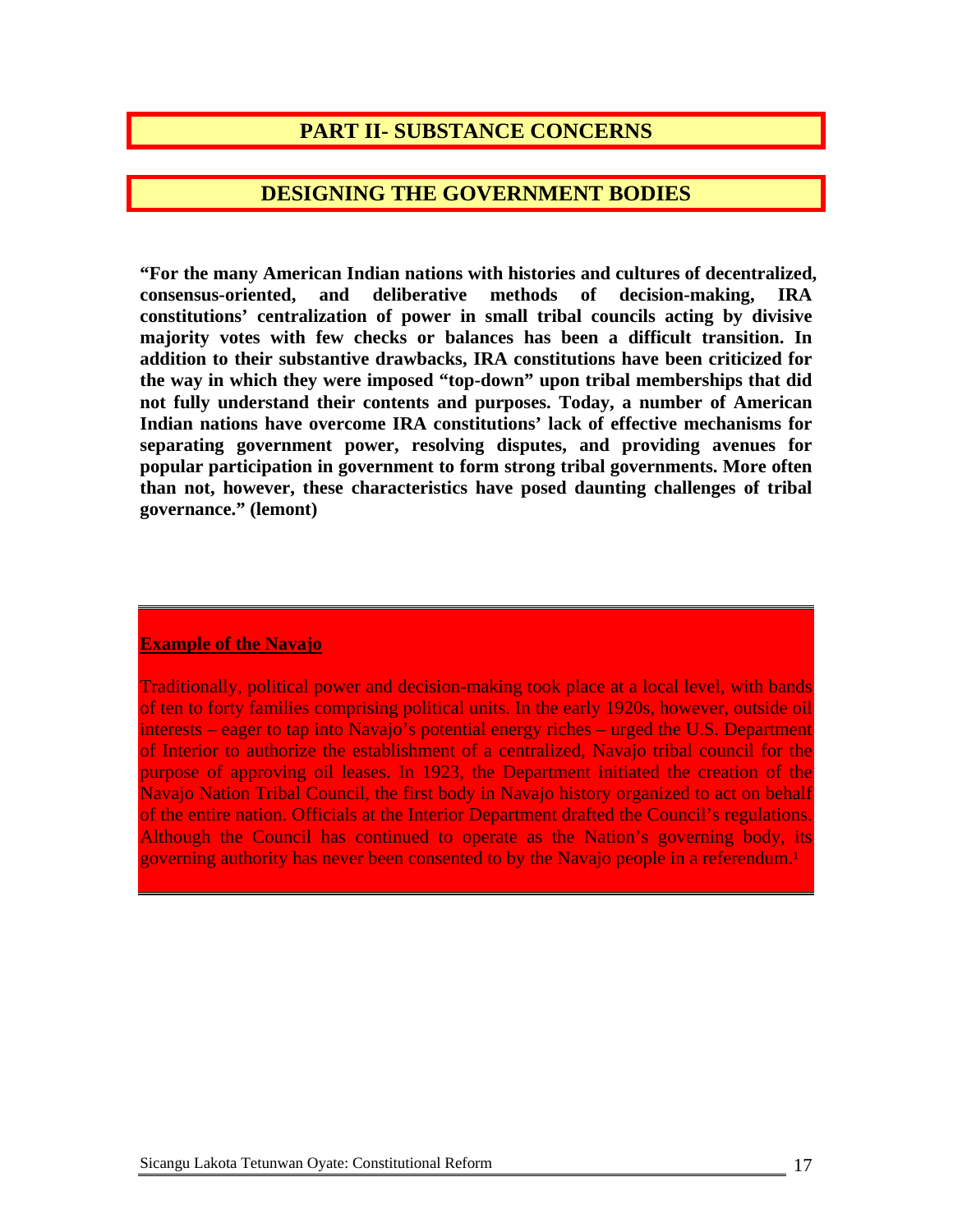#### **Option I: Current Centralized System**



 Currently, the Rosebud Sioux government b odies under the 1935 IRA Consti tution do not allow for a separation of powers. This results in the centralization of power within the President, who presides over tri bal council meetin gs, and oversees th e tribal committe es. This system of centralized power results in p art because of the

imposed IRA constitution which was based on the American Legion's non-for profit organizational style. It is also a result of the Rosebud community's decision to vote directly for its President and Tribal Council members.

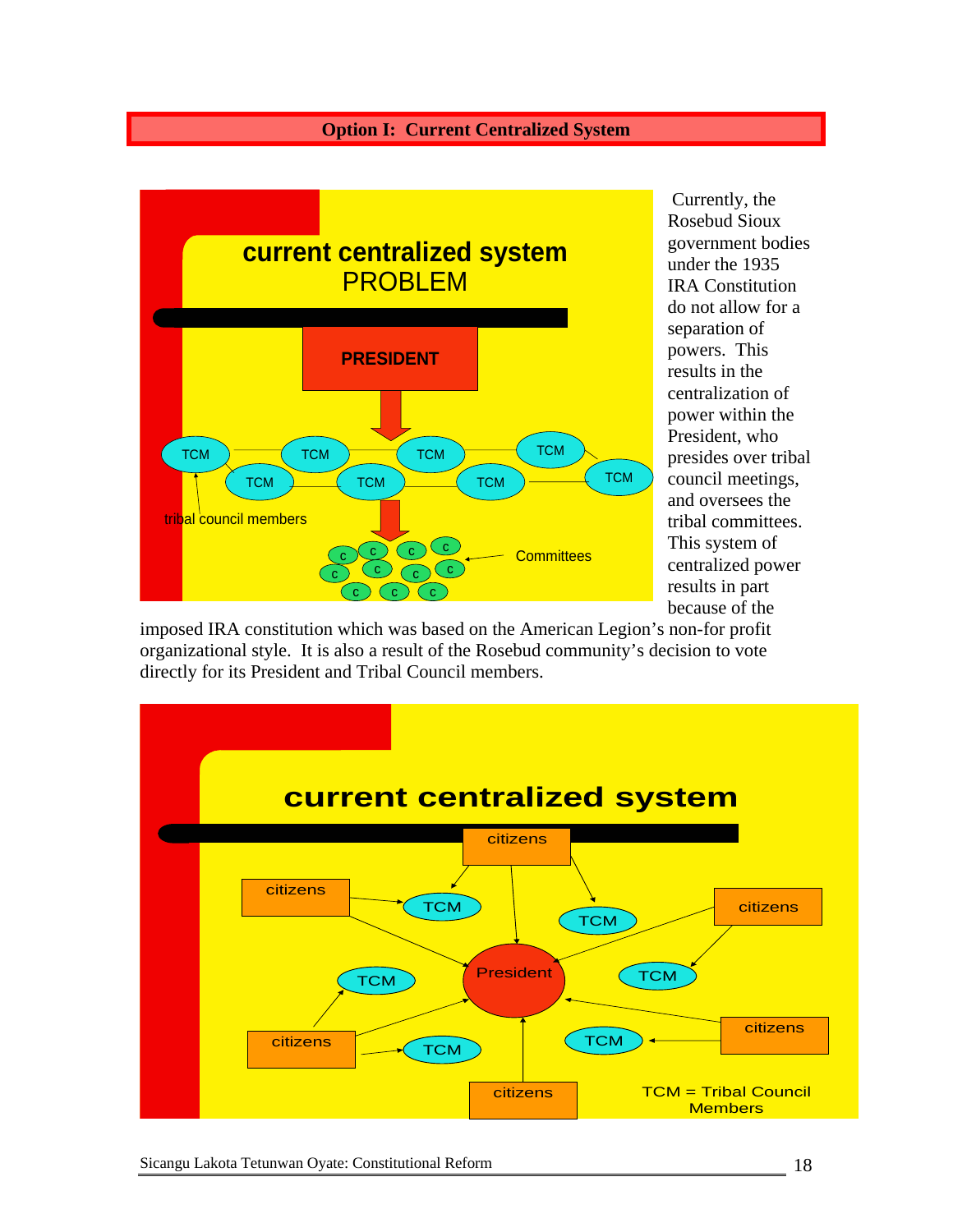A centralized government may not fit the Sioux's traditional form of governance. It is extremely important for the Rosebud Sioux to create government bodies that fit best not only with the traditional Sioux government, but with the tribe's present culture as well.

Certain tribes appear to have done relatively well under the IRA. IRA constitutions—and those modeled on them—typically created a system of centralized tribal government with a single chief executive (the tribal chair or president), a one-house legislature (the tribal council), and a weak or absent judiciary. This system appears to match certain tribes' traditions and norms regarding the legitimate structure and powers of government, and these tribes may function effectively under these provisions… These historic foundations of Apache governance share some common ground with the IRA system, i.e., in both indigenous Apache governance and the IRA we find few and relatively undifferentiated branches of government. Our research repeatedly finds that this kind of common ground —this match between cultural standards of governmental legitimacy and the formal structure of tribes' current governments—is a key to creating an environment conducive to economic development. ²

Historic Sioux societies had fairly fluid but highly developed political systems. Oglala bands, for example, were governed by a council, or legislature, known as the Big Bellies or *naca,* composed of headmen, medicine men, warriors, and other men of stature. This council selected from among its number an executive council of four chiefs or councilors, who bore primary responsibility for the welfare of the group. They were ultimately responsible for camp policy, dispute resolution, and for advising the people on issues of significance to the community as a whole. They in turn delegated authority to four younger men, known as "shirt wearers," who served as the executives of the tribe and the voice of the chiefs, responsible for carrying out their policies. These then appointed marshals or *akicita* were responsible for the maintenance of order, for seeing to it that the decisions of the chiefs and the laws of the society were observed by all the members of the camp—including the Big Bellies and the chiefs themselves—and for disciplining violators. Political organization above the band level apparently was rare and fleeting, but according to Royal Hassrick, something resembling a national assembly met yearly prior to the mid-nineteenth century. In these gatherings hundreds of delegates from the Oglala, Miniconjou, Brulé, and other Sioux tribes selected four "Supreme Owners" who served as chief executives of the nation. At the same time, it seems clear that collective identity was most prominently focused at the band or *tiyospaye* level, where there was a high degree of group autonomy.<sup>2</sup>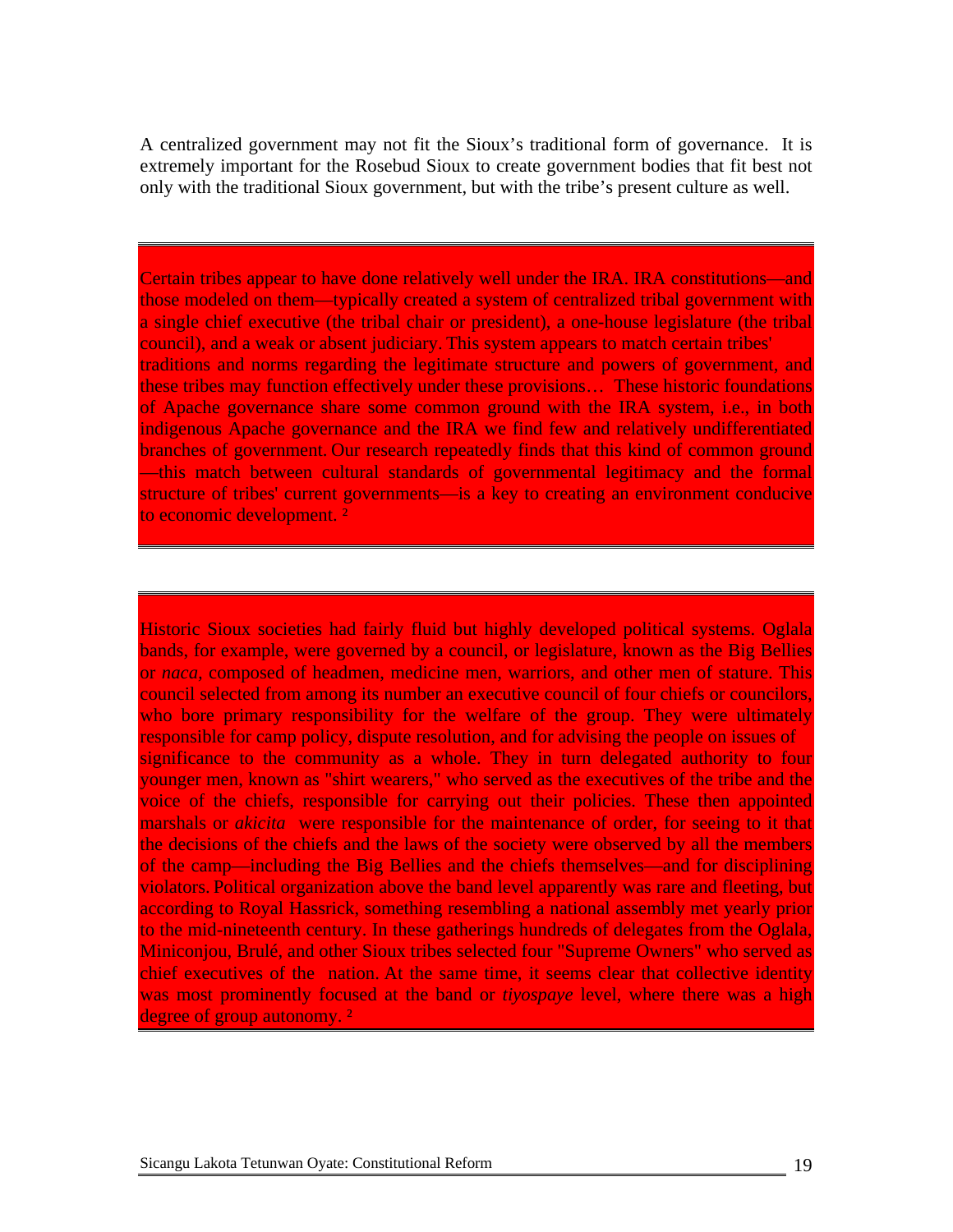#### **Option II: Parliamentary System**



A parliamentary system presents a model more in line with decentralized governments. In such a system, the Rosebud citizens would vote for their respective Tribal Council M embers and then the Tribal Council members would select their leader or Preside nt from amongst the members of th e Tribal Council.

In such a model, the President, as a Tribal Council member would be accountable to the Tribal Council. This model may still present problems because there is no clear separation of powers. The roles of the President and the Tribal Council are not distinct.

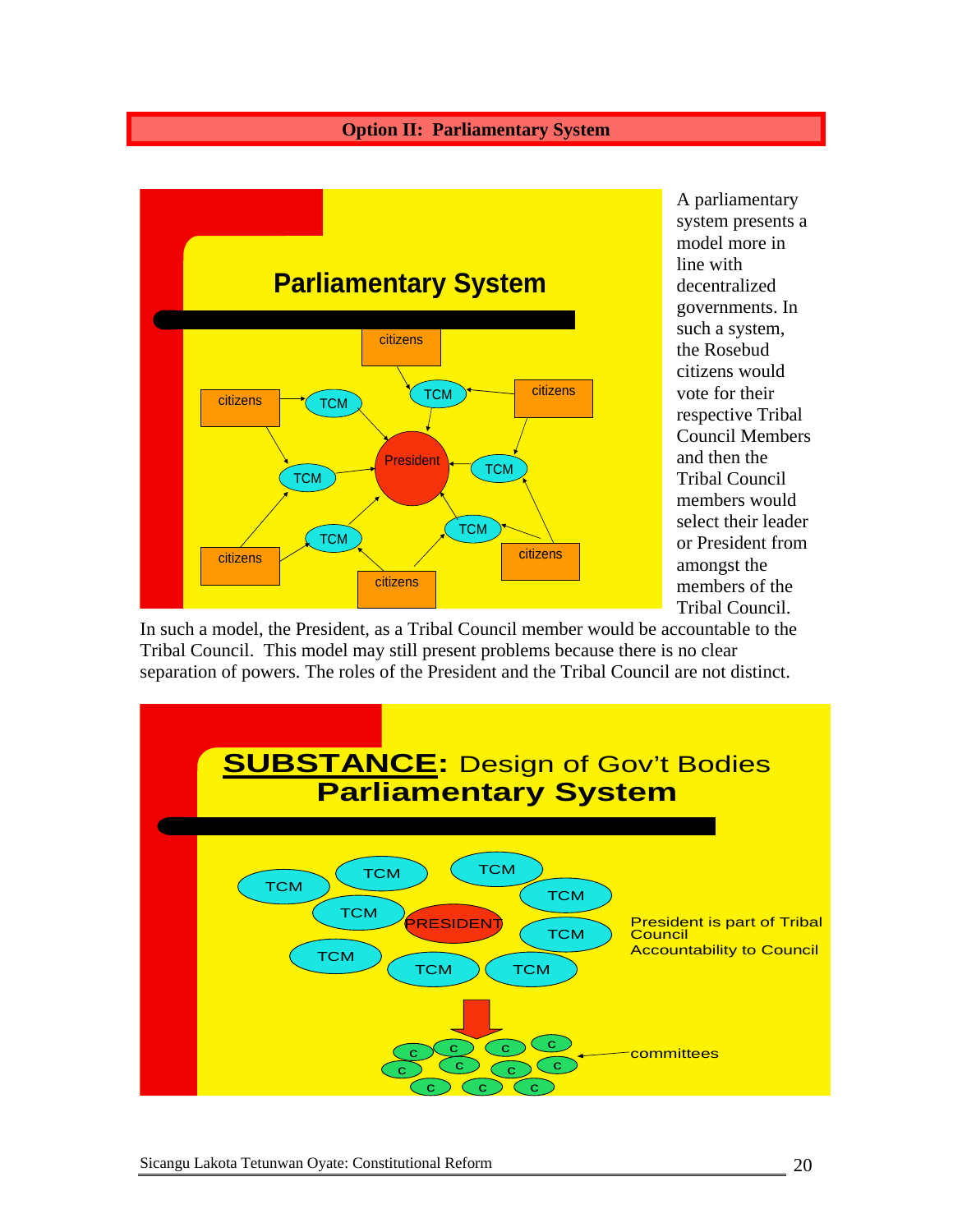#### **Option III: Separate Presidential**

Another option for the tribe is to combine the very traditional decentralized governments with a distinct separation of powers. Under such a design, Rosebud citizens would elect their tribal council members either through a district or tiyospaye system, and could either elect the President directly as done currently or have the Tribal Council members elect the President from amongst the Tribal Council as is done in a parliamentary system.

What would result is a separate Presidential System, where the President falls under the Administration of the government, responsible for the Tribal Committees, and the Tribal Council falls under the Lawmaking of the government, selecting a Tribal Council Leader if desired.

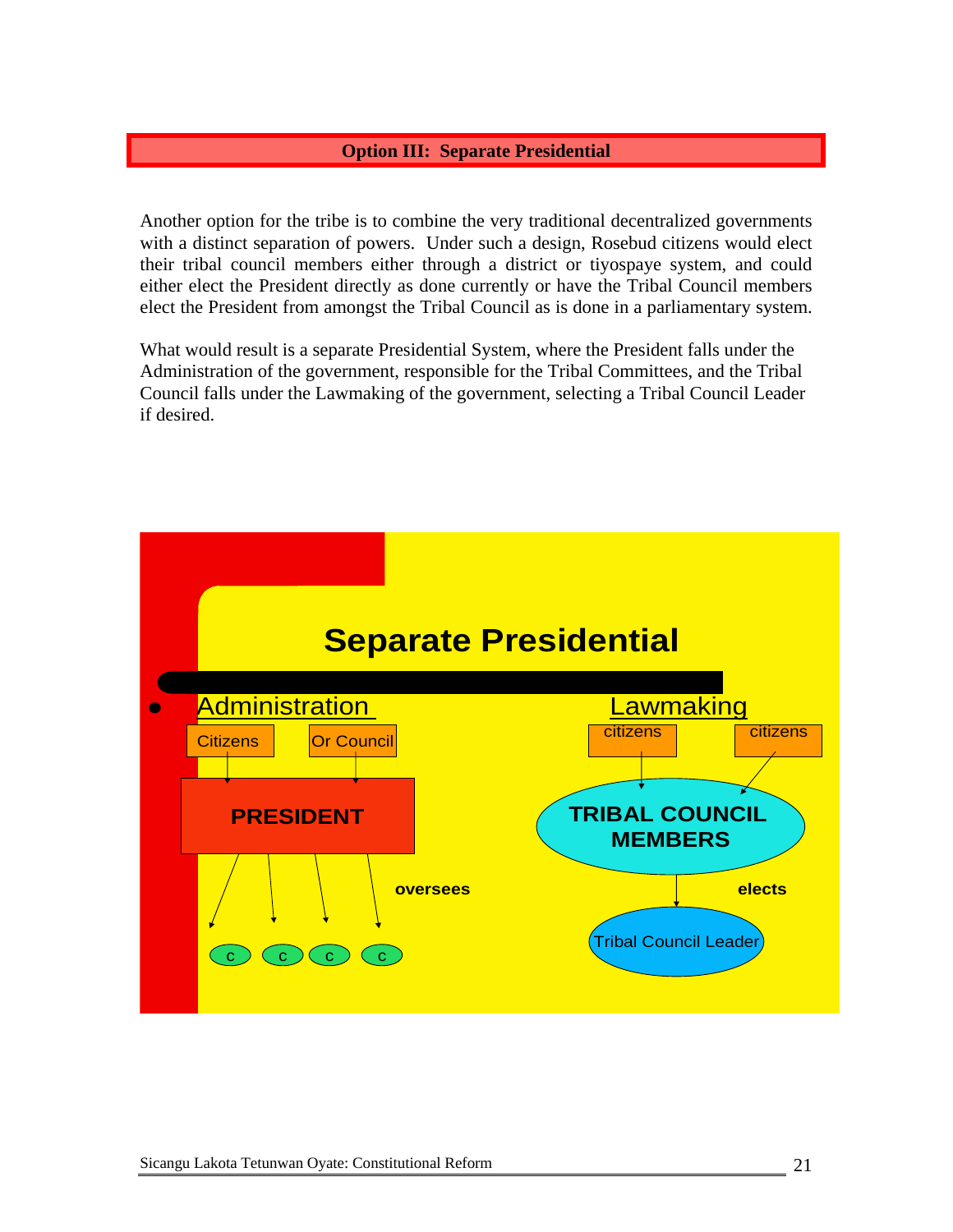#### *Cherokee Nation of Oklahoma*

Major changes in the proposed constitution include the addition of two Council seats for off reservation tribal members, the removal of the Deputy Chief from his position presiding over Council meetings, the creation of the position of Speaker of the Council, the creation of an independent election commission, term limits, removal of all references in the old constitution requiring federal government approval of tribal laws, and a complete overhaul of the judiciary, including the creation of a Court on the Judiciary charged with suspension and recommendation of removal of judges and justices.<sup>1</sup>

### **QUESTION BOX FOR DESIGNING THE GOVERNMENT BODIES**

| <b>QUESTIONS</b>                                                   | <b>Current Centralized</b>                                  | <b>Parliamentary</b>                                   | <b>Separate Presidential</b>                                                                  |
|--------------------------------------------------------------------|-------------------------------------------------------------|--------------------------------------------------------|-----------------------------------------------------------------------------------------------|
| Who is control of the tribal<br>budget?                            | <b>Tribal Council &amp;</b><br><b>President</b> == conflict | <b>Tribal Council</b>                                  | <b>President/Tribal Chair</b>                                                                 |
| <b>Who proposes laws?</b>                                          | <b>Tribal Council &amp;</b><br><b>President</b> == conflict | <b>Tribal Council</b>                                  | <b>Tribal Council</b>                                                                         |
| <b>Who are the Tribal Committees</b><br>accountable to?            | <b>Tribal Council &amp;</b><br><b>President</b> == conflict | <b>Tribal Council</b>                                  | The President/<br><b>Tribal Chair</b>                                                         |
| <b>Who is the President/Tribal</b><br><b>Chair accountable to?</b> | The tribe's citizens<br>who voted for him                   | <b>The Tribal</b><br><b>Council that</b><br>elects him | *If direct election: the<br>people<br><i>*If elected by tribal</i><br>council: tribal council |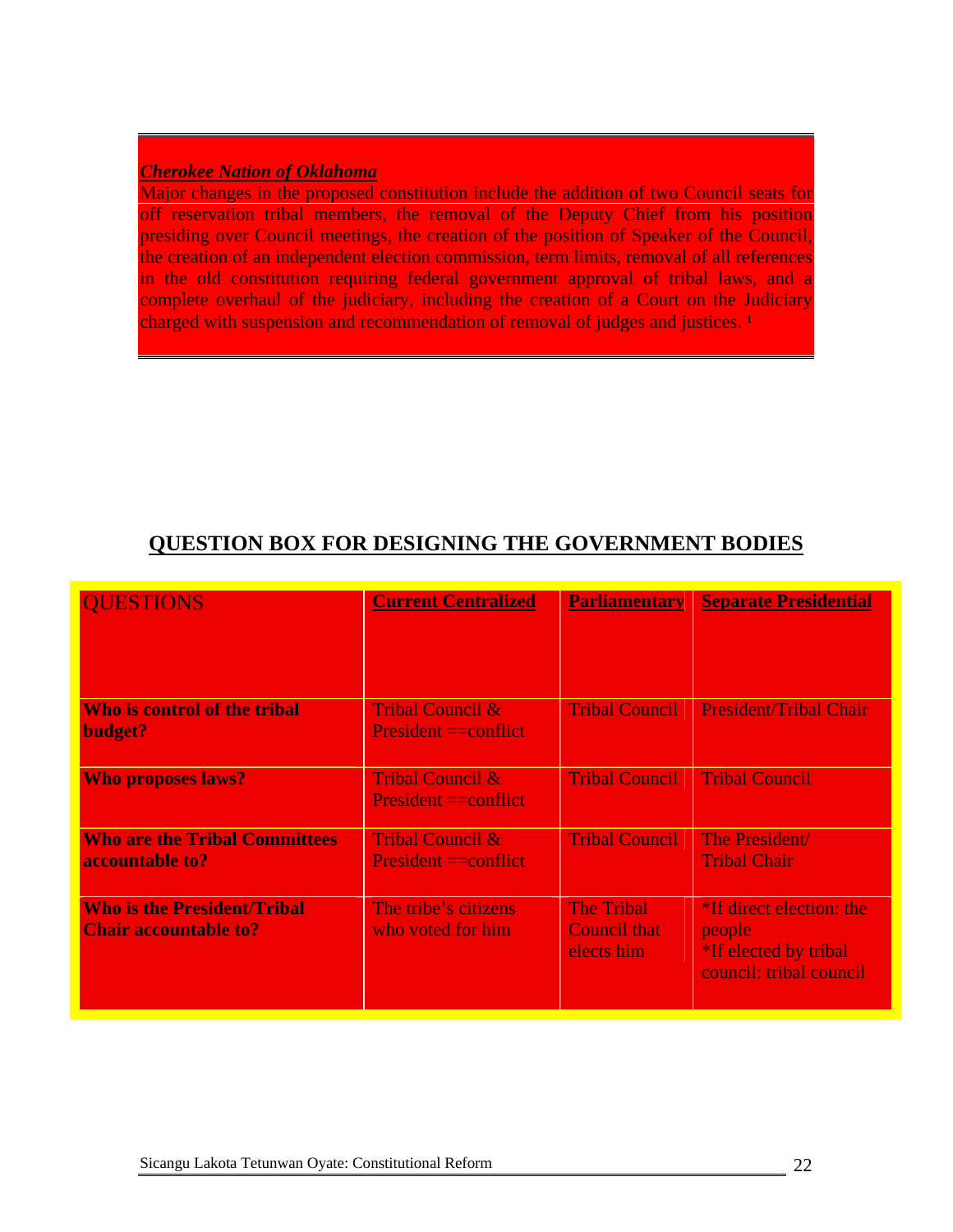### **PART II- SUBSTANCE CONCERNS**

#### **INDEPENDENT DISPUTE RESOLUTION/COURTS**

**No matter which governmental body design is chosen by the tribe, an independent judiciary is a crucial aspect of a tribe's political structure and is an absolute necessity if a tribe wants to attract greater investment from the outside world. Specifying this separation in the Constitution will allow for a strong independence from political influence. Weak and non-independent powers not only hurt the tribe politically, as court decisions have the potential to be interfered with by officials from other branches of government, but economically as well, as the lack of an independent judiciary causes the outside investor to fear that his contracts will not be held up by the tribal courts. An independent judiciary is essential in promoting the confidence of both tribal citizens and outside investors that court decisions are being made in a just manner.** 

**"**67 Tribes Studied: those that have strong, genuinely independent judiciary systems outperform – economically – those that don't.<sup>2</sup>

### **THE INDEPENDENT TRIBAL JUDICIAL SYSTEM MUST:**

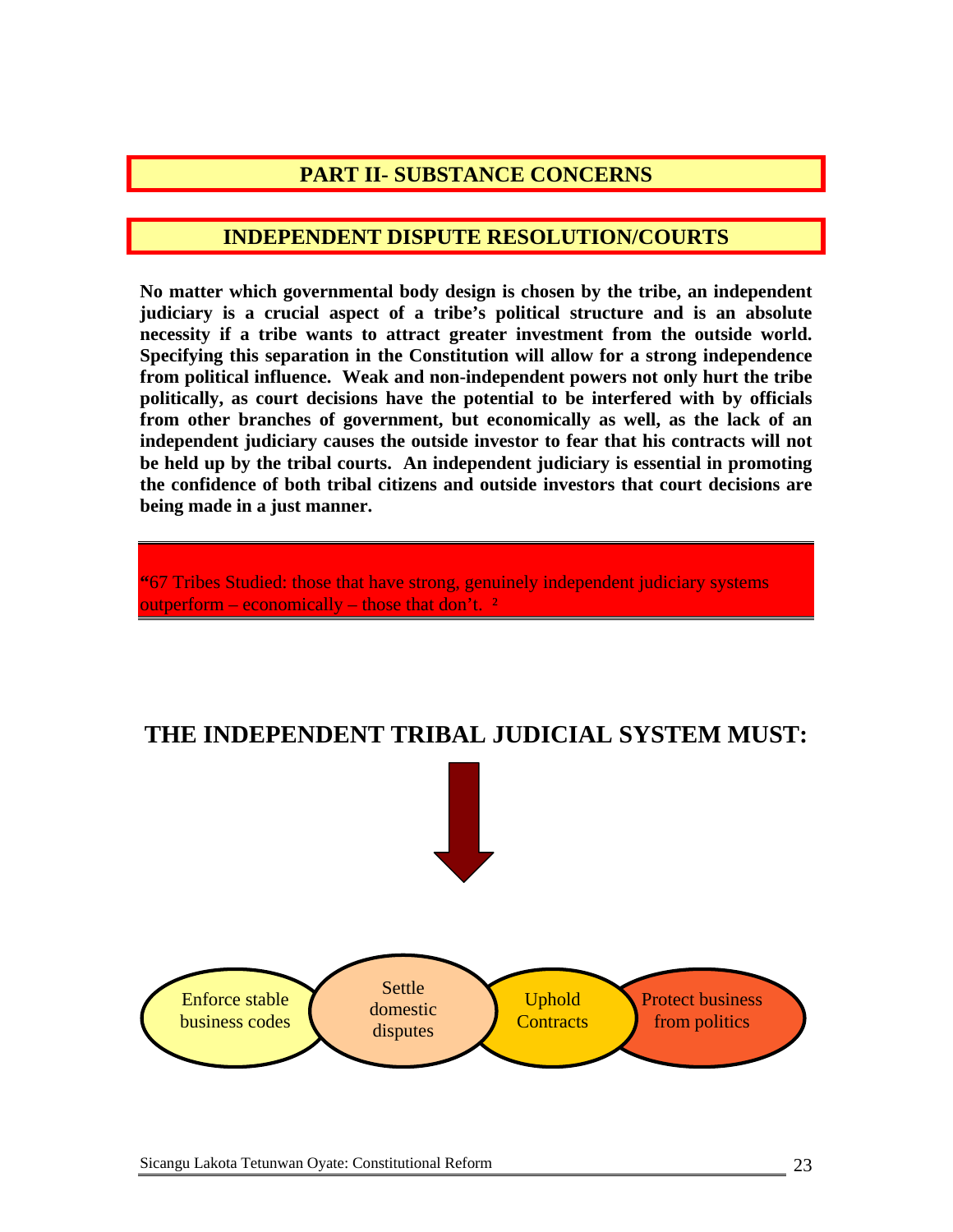#### **Option I: Pyramid System**

A Pyramid system is one where one court deals with all possible grievances. It is referred to as a pyramid because there is the opportunity to appeal cases to a higher court. The United States is only one of many countries that have adopted such a court model.



- The judges for the Federal bench are selected to lifelong terms in office if they are nominated by the President and confirmed by a 2/3 Senate vote
- They are beholden solely to the people of the United States and are immune from being fired unless for some egregious violation
- The appeals process is highly regarded in the pyramid system as cases can be appealed from the District Courts to the Court of Appeals and ultimately to the Supreme Court
- The Supreme Court judges also possess "Judicial Review," which allows them to strike down laws emanating from the legislative branch which are found to be unconstitutional, or inconsistent with the constitution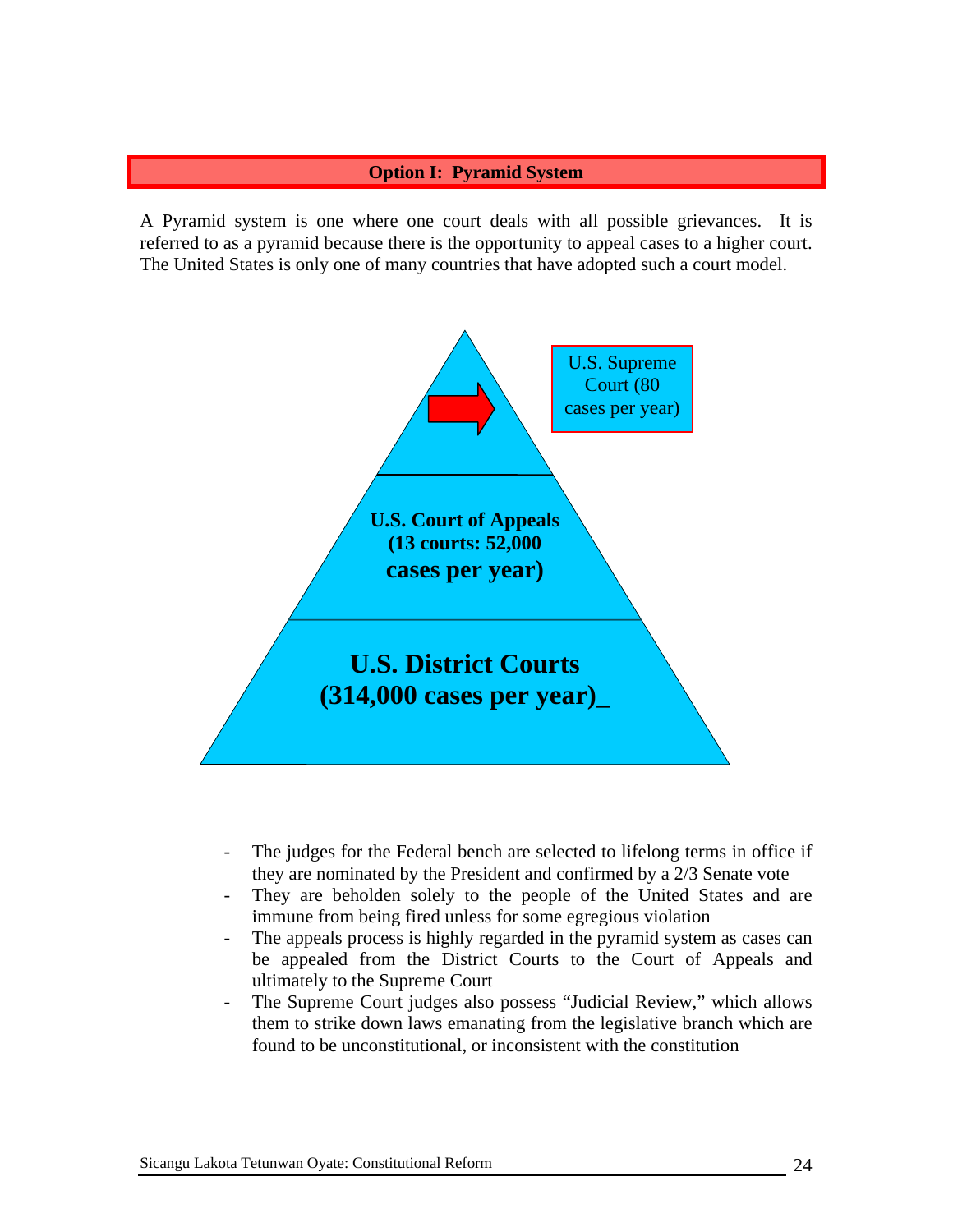#### **Option II: Flat System**

In a flat court system, such as has been adopted in South Africa, different grievances are dealt with by different courts. In such a system, there would be a different judge and/or court assigned for different matters:

- Civil Courts: Dealing with non-criminal matters between individuals, businesses, and the government
	- i. Business Court
	- ii. Family Court
	- iii. Government Personnel Grievances
	- iv. Redress of government abuses of power
- Criminal Courts: Deal with criminal matters
	- i. Juvenile Court
	- ii. Trial Court

#### **Add-on: Pooling Resources with other tribes**

Having the Tribal Constitution explicitly state that the court system is independent and enforcing this independence may not be as difficult as actually deciding what court design will best fit the tribe. It may very well be that the present tribal court, once assured independence will work perfectly for the tribe. In any case, any redesigning of the court system must consider the financial implications for the tribe. One option for reducing the cost is pooling the resources of the Rosebud Sioux with other Lakota tribes and communities in the region and creating an intertribal court system.

#### Makah Tribe of Indians v. the State of Washington

"Recognizing the increasing burdens that the administration and oversight of these issues would cause, leaders of nine Native American tribes met that year in order to discuss the pooling of resources. This decision came from the realization that none of the tribes possessed the individual financial resources or the trained personnel to accomplish the mission of the tribal courts. The most practical solution that was devised was to create a personnel pool system, and thus the Northwest Intertribal Court System (NICS) was born.

NICS tribes decided to interlock both the original and appellate levels of their individual court systems. Moreover, prosecution, code writing, and administrative (personnel) are also fully combined, such that individual members of any one of the tribes receive full service in these areas regardless of their location. The relative proximity, both in terms of geography as well as cultural heritage, makes this type of intertribal court feasible and legitimate.<sup>3</sup>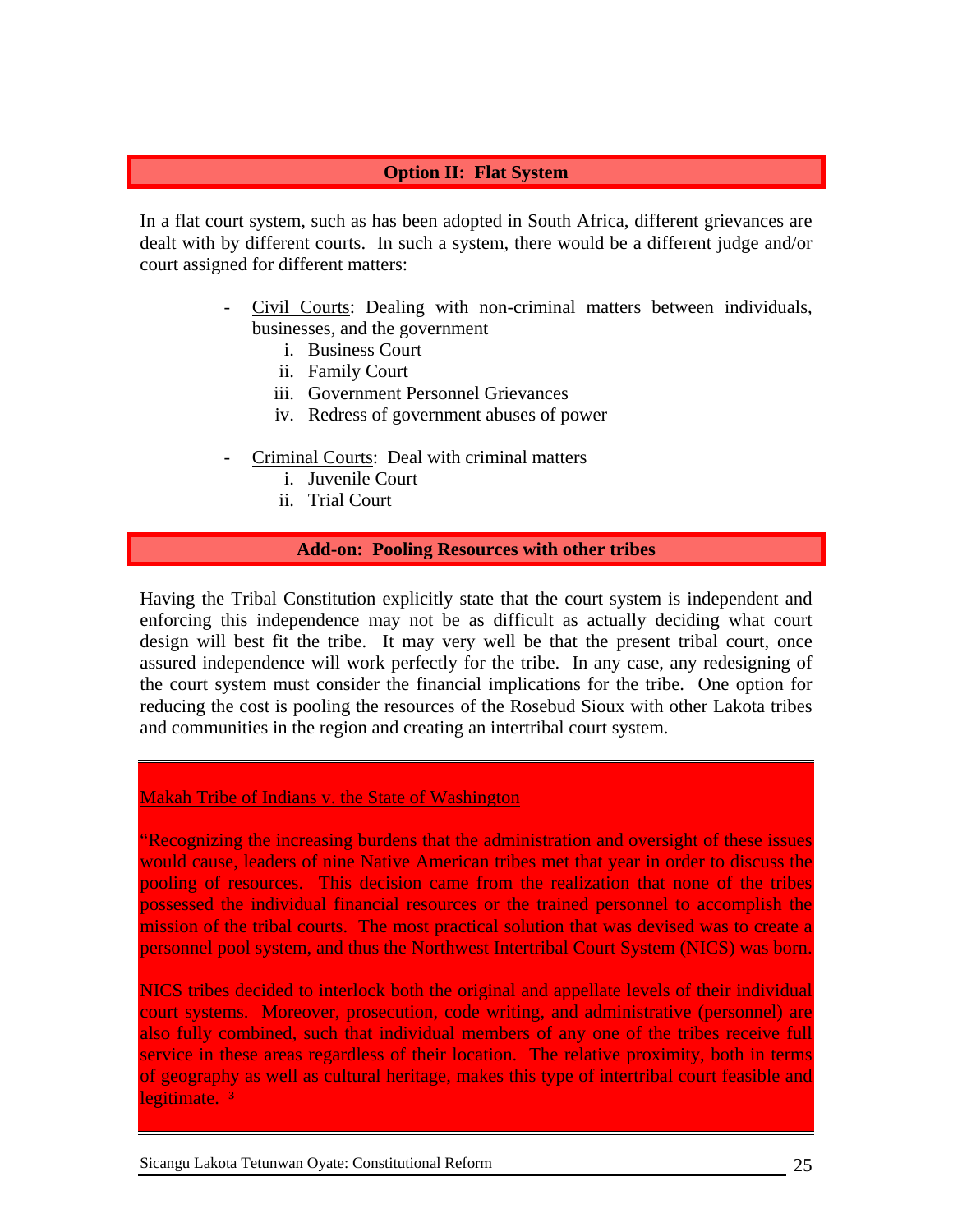### **PART II- SUBSTANCE CONCERNS**

### **REMOVING U.S. DEPARTMENT OF INTERIOR OVERSIGHT**

One of the real ironies in current tribal political affairs is the federal granting of tribal sovereignty coupled with the requirement of the U.S. Secretary of the Interior to approve any changes made to the constitution. The present Rosebud Constitution mentions this oversight several times. The following are only a few examples:

- To employ legal counsel for the protection and advancement of the rights of the tribe and its members, the choice of counsel and the fixing of fees to be subject to the approval of the Secretary of the Interior
- To advise the Secretary of the Interior with regard to all appropriation estimates or Federal projects….
- Future Powers The Tribal council may exercise such further powers as may in the future be delegated to the tribe by the Secretary of the Interior
- The council shall draw up one or more forms for standard and exchange assignments, which shall be subject to the approval of the Secretary of Interior
- This Constitution and By-Laws may be amended by a majority vote of the qualified voters of the Rosebud Sioux Tribe…but no amendment shall become effective until it shall have been approved by the Secretary of Interior. It shall be the duty of the Secretary of Interior to call an election on any proposed amendment, upon receipt of a written resolution signed by at least three-fourths (3/4) of the membership of the council.
- Harold I. Ickes, the Secretary of the Interior of the United States of America, by virtue of the authority granted to me by the act of June 18, 1934 (48 Stat. 984), as amended, do hereby approve the attached constitution and by-laws of the Rosebud Sioux Tribe.
- …permits or contracts must be approved by the Secretary of the **Interior**

The good news for tribes wishing to fully assert their sovereignty and remove Department of the Interior and BIA oversight is that there is now precedent set by both the Crow tribe and the Oklahoma Cherokee Nation to do so. The removal of Department of Interior oversight will not affect Federal recognition of tribes and furthermore it will not affect tribes' abilities to apply for federally funded grants.

Sicangu Lakota Tetunwan Oyate: Constitutional Reform 26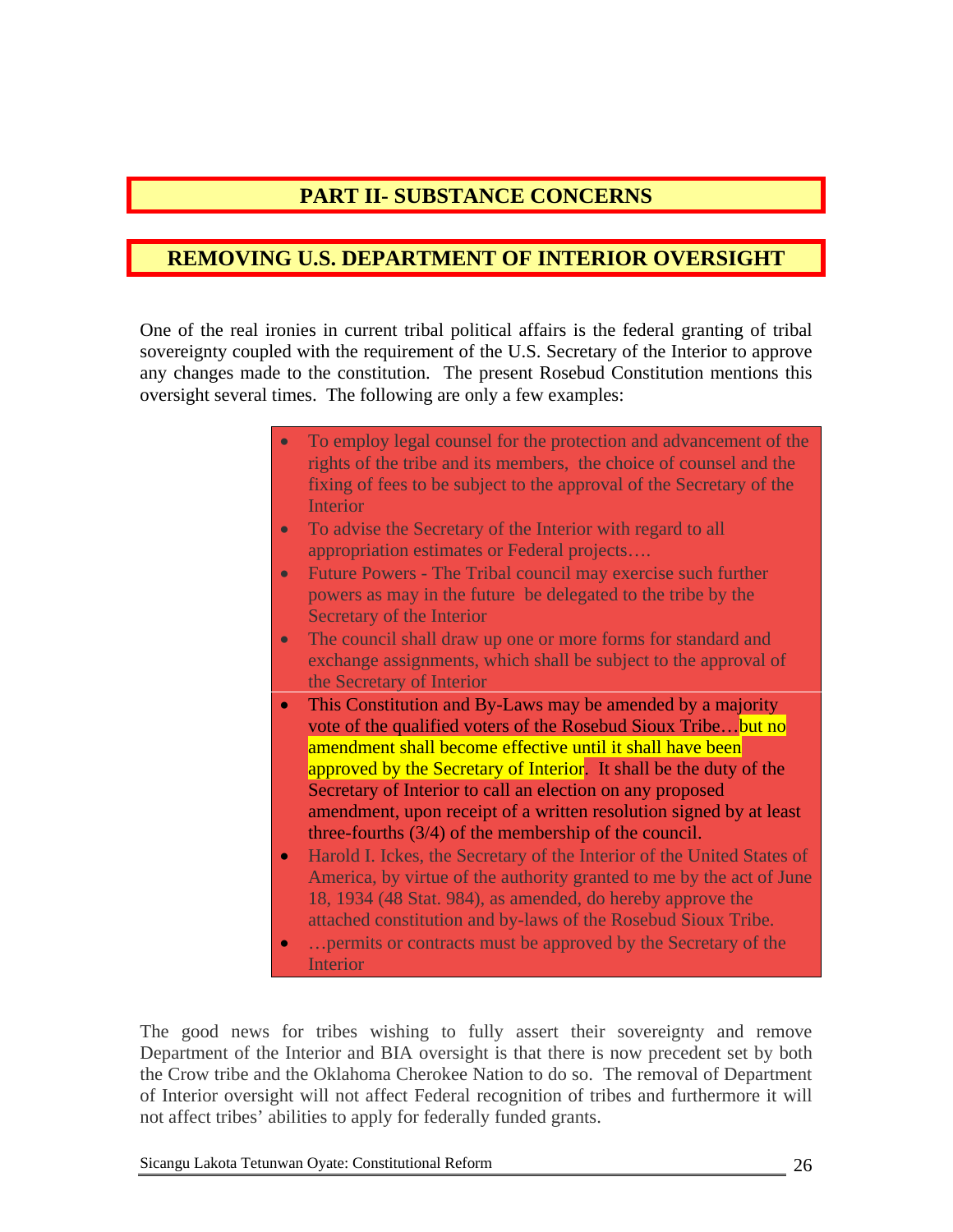The Convention was convened on February 26, 1999 and was in session for 9 days. On March 6, 1999 the delegation adopted a new Constitution. Since then, the Constitution Convention Commission has been working to define a strategy to get the new Constitution to a vote of the Cherokee people. The greatest obstacle to that process is contained in Article XV, Section 10 of the 1976 Constitution that requires that "*no amendment or new Constitution shall become effective without the approval of the President of the United States or his authorized representative".* 

The new Constitution was submitted to the Bureau of Indian Affairs for review. After months of waiting, the BIA responded with numerous comments, some of which were "suggestions", and others were "mandatory" changes. In May 2000 the Council passed a resolution requesting that the Commission seek approval from the Assistant Secretary of the Interior to authorize a referendum vote on a single amendment to the 1976 Constitution. After almost two years of communication and negotiation, in April of 2002, an agreement was reached with the BIA to allow the Cherokee Nation to amend the 1976 Constitution, by referendum vote, to *remove Presidential approval authority,* thus eliminating the need for further negotiation on the new Constitution. 4

| <b>UESTIONS</b>                                                 | <b>Removing the U.S. Department of Interior</b><br>"approval and oversight" language from the<br>constitution |  |
|-----------------------------------------------------------------|---------------------------------------------------------------------------------------------------------------|--|
| <b>What is being removed?</b>                                   | All language stating that the U.S. Secretary of Labor<br>must approve constitutional or government changes.   |  |
| <b>How will affect the ability to</b><br>obtain federal grants? | Not at all.                                                                                                   |  |
| Will the tribe still be<br><b>federally recognized?</b>         | Yes.                                                                                                          |  |
|                                                                 |                                                                                                               |  |

### **QUESTION BOX FOR REMOVING U.S. DEPARTMENT OF INTERIOR APPROVAL LANGUAGE**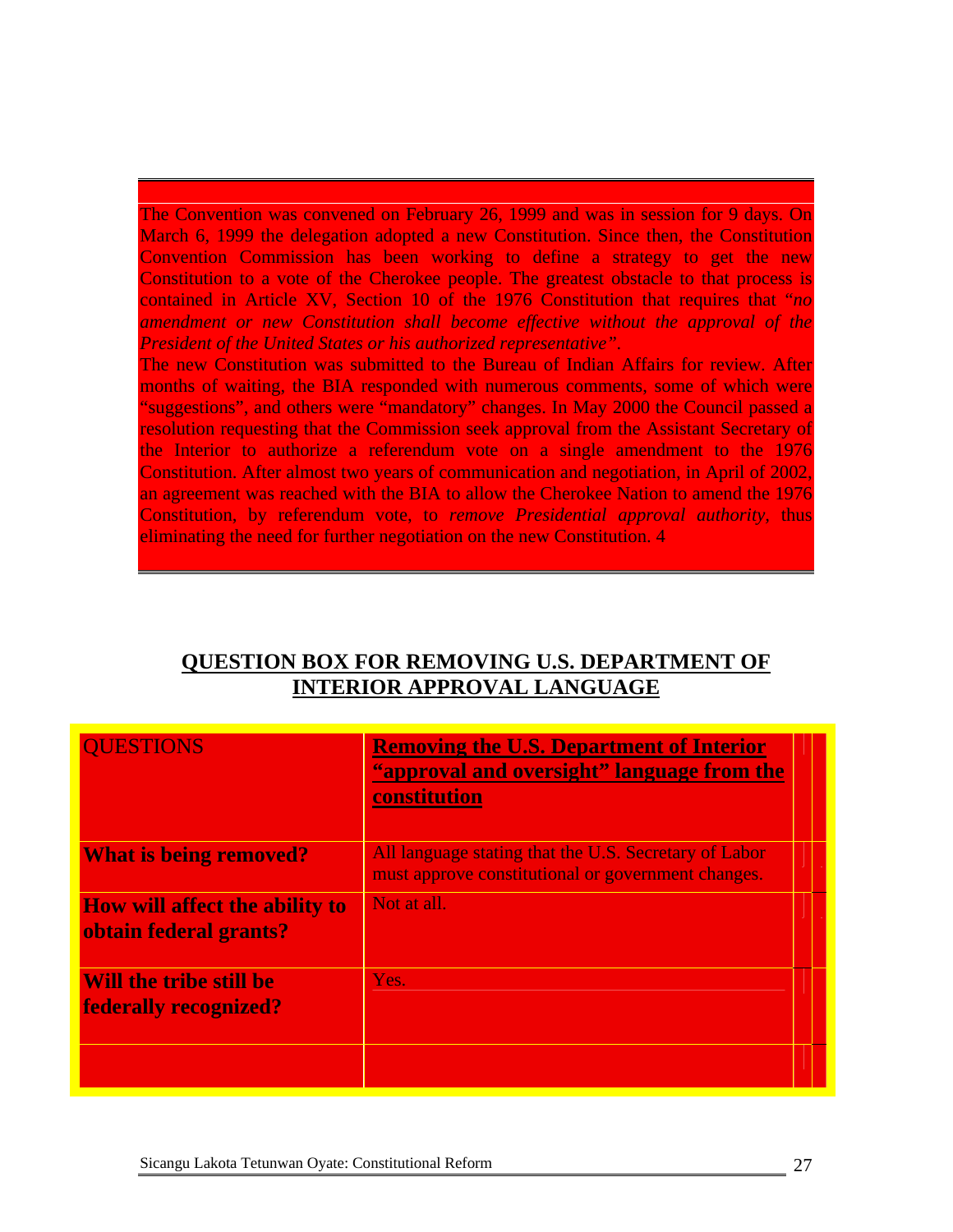### **FINAL THOUGHTS**

The ability to have a constitution that truly represents the Rosebud people, expounds an image of what they stand for, encourages outside investment, and evokes a deep of sense of personal pride and connection is invaluable and well worth the efforts and toils which will go into crafting the precious document.

step in the right direction and extremely commendable work. It is a testament to the fact that there is a great underlying desire and urge within the Rosebud community to reform The current work which is being undertaken by the Rosebud Community at-large and through the hard work of the Constitutional Task Force to reform the Constitution is a the current 1935 IRA constitution and tailor it to better fit the present day lives and culture of the Rosebud Community. In the ideal world, it would be fantastic if at the end of this current Constitutional Reform period, all the structural problems were solved and the Rosebud people were both happy and proud of their new document. The reality is that you are going through a process similar not only to other tribes in the United States but to other countries around the world. Creating a constitution signifies a long process, a challenge, and once achieved, the foundation for a people's every day life.

progress and financial success of the Rosebud community. We urge you to remain optimistic in this battle against a history of cultural and spiritual repression. We urge We are privileged and honored to have had the opportunity to work with you and were very impressed with the commitment and dedication of community members to the future you to keep fighting to reclaim and re-build what is yours. We urge you to move forward, confident that the outcomes will be great.